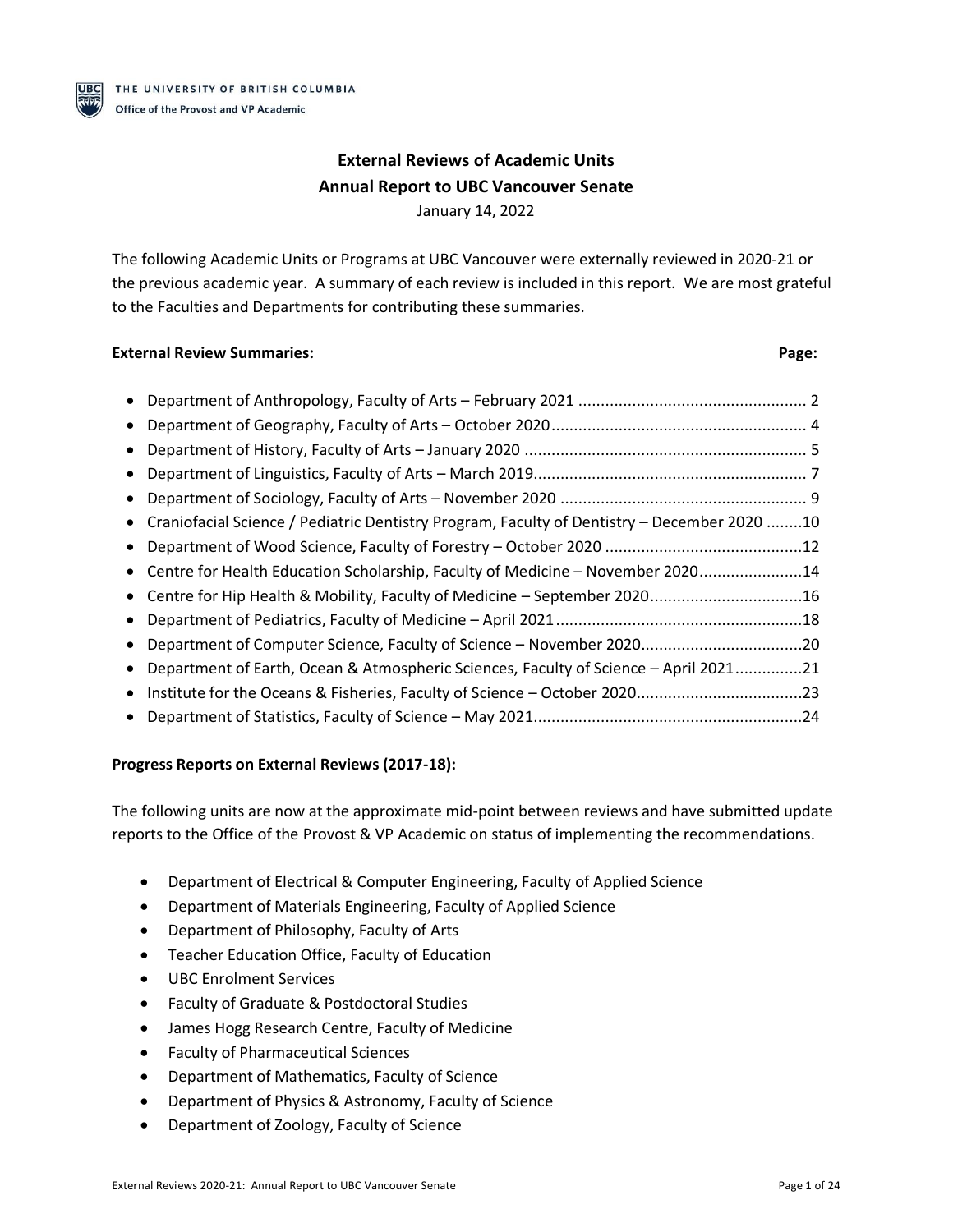# **Department of Anthropology Faculty of Arts**

Summary of External Review: February 2021

## **Key Findings of the Review Committee:**

- *Prominent international reputation for the high quality of its faculty and the impact of its scholarship as well as its leadership in modeling ethical community-centered partnerships with Indigenous communities.*
- *Uneven mentoring and career/professional development experiences.*
- *Longstanding issues within the Department, creating a tense and at times toxic climate, and inequities in various departmental processes have led to further deterioration of morale.*
- *Department recognizes and seeks to remedy the lack of diversity among its faculty and students.*
- *Laboratory of Archaeology (LOA) unsustainable: underfunded, understaffed, and inappropriately positioned within the university.*

## **Key Recommendations of the Review Committee:**

- *Mentoring should be incorporated into classes, research groups, and department-wide regular workshops.*
- *Develop greater clarity and transparency regarding departmental policies and practices and merit review/promotion and tenure process.*
- *Develop recommendations, and provide advocacy, resources for the Department's Indigenous member and additional funding for Indigenous, Black, and other graduate students of color.*
- *Recommend that LOA become an independent campus unit and undergo an external review.*

## **Department's Response:**

- As of fall 2021 the Department's first year professional development seminar syllabus has been updated with additional information about alternate career paths, and the Department is working to expand alumni outreach efforts and create additional possibilities for students to consult with practitioners who are employed outside academia.
- Working on expanding transparency around cross-appointments and workloads and reviewing and possibly revising departmental merit guidelines.
- Latest hire of a CRC position in Indigenous Archaeology: we anticipate that our new faculty member will likely attract Indigenous and perhaps other racialized students.
- Within the next year, LOA will work with the Faculty of Arts to explore different models for how LOA may be reconfigured as an independent unit. An external review of LOA will follow after the internal review.

#### **Faculty's Response:**

• The external review highlights a need for additional support from the Dean's Office around issues of inequity and lack of transparency within the Department. The Department should seek support from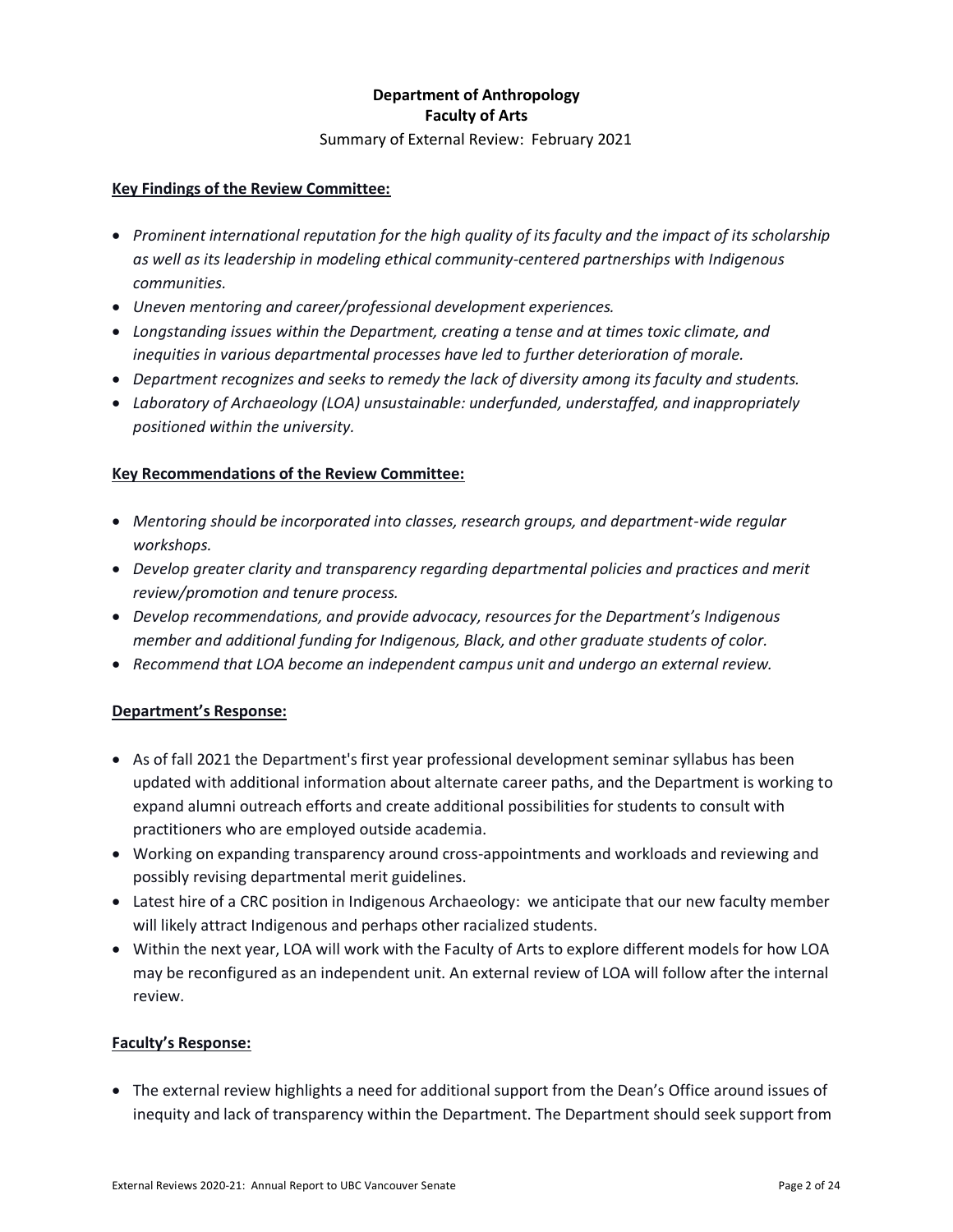the Dean's Office in order to develop a plan for EDI within the Department, and are encouraged to seek the support of the Associate Dean Equity.

- The Department is encouraged to reduce the number of directed readings courses offered by faculty, and encouraged to work with the Associate Dean Academic and the Associate Dean Research to offer more graduate seminars. Department is encouraged to hire at least one Educational Leadership faculty in the next few years, with two as a future minimum.
- The Dean's Office has located a site in the Iona Building to host the Laboratory of Archeology for the next five years, and has agreed to fund two additional .5 staff positions this year, and will work with the University to fund these as full-time positions starting in the Fall of 2022. We are engaged in discussion as to how to best organize LOA and provide appropriate budget and governance.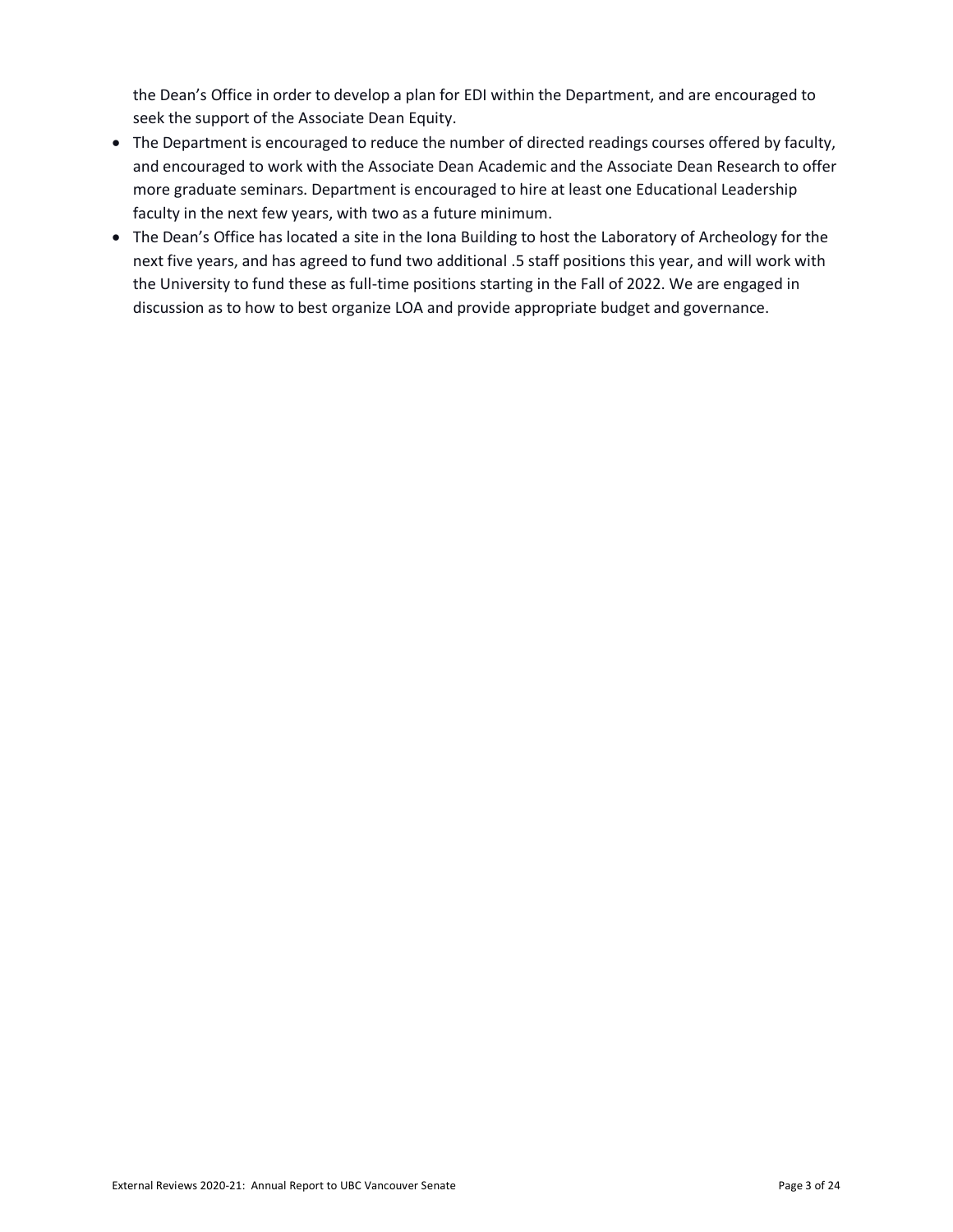# **Department of Geography Faculty of Arts**

#### Summary of External Review: October 2020

#### **Key Findings of the Review Committee:**

- *The Department functions highly with excellent leadership and a departmental staff. It is internationally renowned for its outstanding scholarship and teaching.*
- *Educational Leadership (EL) faculty have heavy course load each year; part of their appointment permits some research; workload might not be sustainable in the long run.*
- *Strong Graduate and Undergraduate programs; both have achieved gender parity and attract a high proportion of international students.*
- *Strong commitment to equity and diversity.*

## **Key Recommendations of the Review Committee:**

- *The Department should develop bridge positions for retiring faculty.*
- *Increase mentorship and provide greater opportunities to enhance professional development for junior faculty and graduate students.*
- *Find a solution for the sustainable maintenance of labs/equipment in the short and long term.*
- *Strongly support departmental-level conversation around decolonizing the curriculum.*

## **Department's Response:**

- Will propose two faculty member hires in the Academic Planning and Budget Process in October 2021, and another two the following year, and a further two the year after, with the intent of sequencing complementary hires over these years.
- Renovations for outdated GIS teaching lab will be completed in September 2021; working on longterm solutions for the Geographical Sciences Research Centre.
- Preparing to reinstate "brown-bag" professional development series around the preferred topics.
- Equity and Diversity committee is currently working on many of these issues and the Department has an ongoing commitment to continue to do so.

- The Geography Department is typically in the top five of world rankings, renowned for its research and highly respected for its teaching and breadth of its programs.
- The Faculty supports the findings of the review committee, but with an acknowledgement of the financial constraints associated with reducing teaching for EL faculty.
- The responsibility to 'decolonize the curriculum' should not fall on the shoulders of a few. The Dean's Office encourages the Department to work with its faculty on the Indigenous Strategic Plan toolkit as a start, and engage with the Associate Dean Equity, Innovation and Strategy to foster a more equitable environment
- Geography should work closely with the Associate Dean Academic on the new 'place-based requirement' in Faculty of Arts' breadth requirements.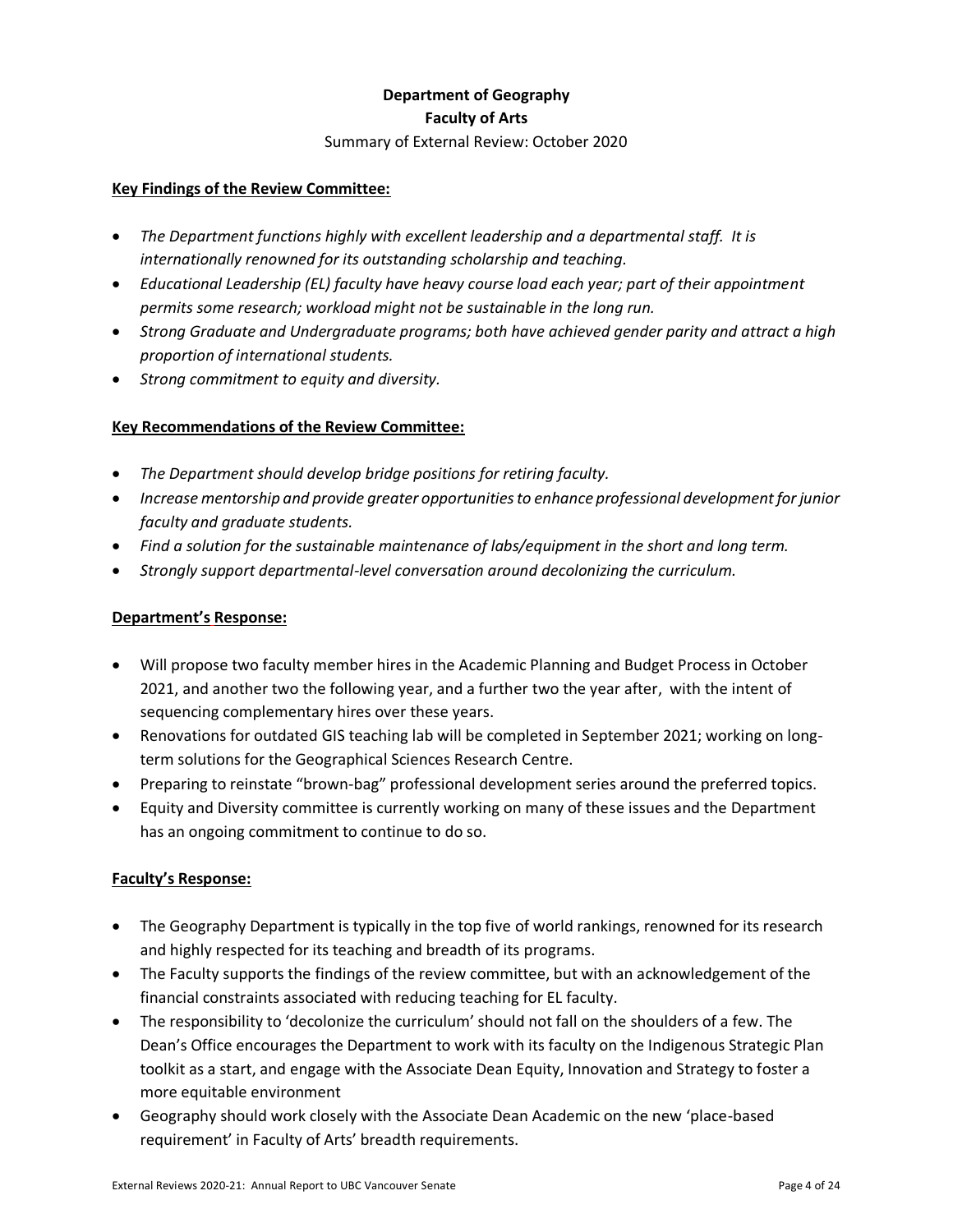## **Department of History Faculty of Arts**

#### Summary of External Review: January 2020

#### **Key Findings of the Review Committee:**

- *The History Department is a dynamic, research-intensive unit that upholds excellence in undergraduate teaching and delivers a top graduate program.*
- *The Department has experienced significant faculty turnover including some episodes that exposed deeper issues and wider divisions.*
- *Undergraduate enrolment—especially attracting students—poses a challenge.*
- *The Department will soon need to address some long-term issues that may hamper the graduate program's vitality and sustainability.*

#### **Key Recommendations of the Review Committee:**

- *High faculty turnover requires a clarification of policies and procedures that reflect and incorporate best practices in the Faculty and beyond.*
- *To address decreases in undergraduate enrolments, the Department must continue to develop courses that will attract more students both as electives and in programs.*
- *The Department and the Faculty should find more funding sources to support the graduate program, which will be increasingly at a disadvantage in competing with institutions offering five- and six-year packages, most often in cities with lower costs of living.*
- *The Department should re-establish the Equity, Diversity, and Inclusion Committee, with a clear mandate and financial resources. The mandate might include drafting a Department statement on equity, diversity, and inclusion.*

#### **Department's Response:**

- A five-member EDI Committee has been established and will work on developing a departmentspecific plan for fulfilling the objectives of UBC's Indigenous Strategic Plan (ISP) and Inclusion Action Plan (IAP).
- The EDI Committee will address part of that plan for the future but deliberations over the full range of topics to be covered by such a committee should be led by the next Head, who has a five-year term starting in January 2022.
- The Department began an Undergraduate Enrolment Initiative in 2016 which was followed up with a study titled History Majors Reform in 2019 and are still engaged in implementing these reforms.
- The Department has, over the past year, revitalized the PhD program to help the students cope with the current constraints on funding.

#### **Faculty's Response:**

• Even while experiencing challenges to its collegiality, the Department has preserved a global reputation for research and teaching.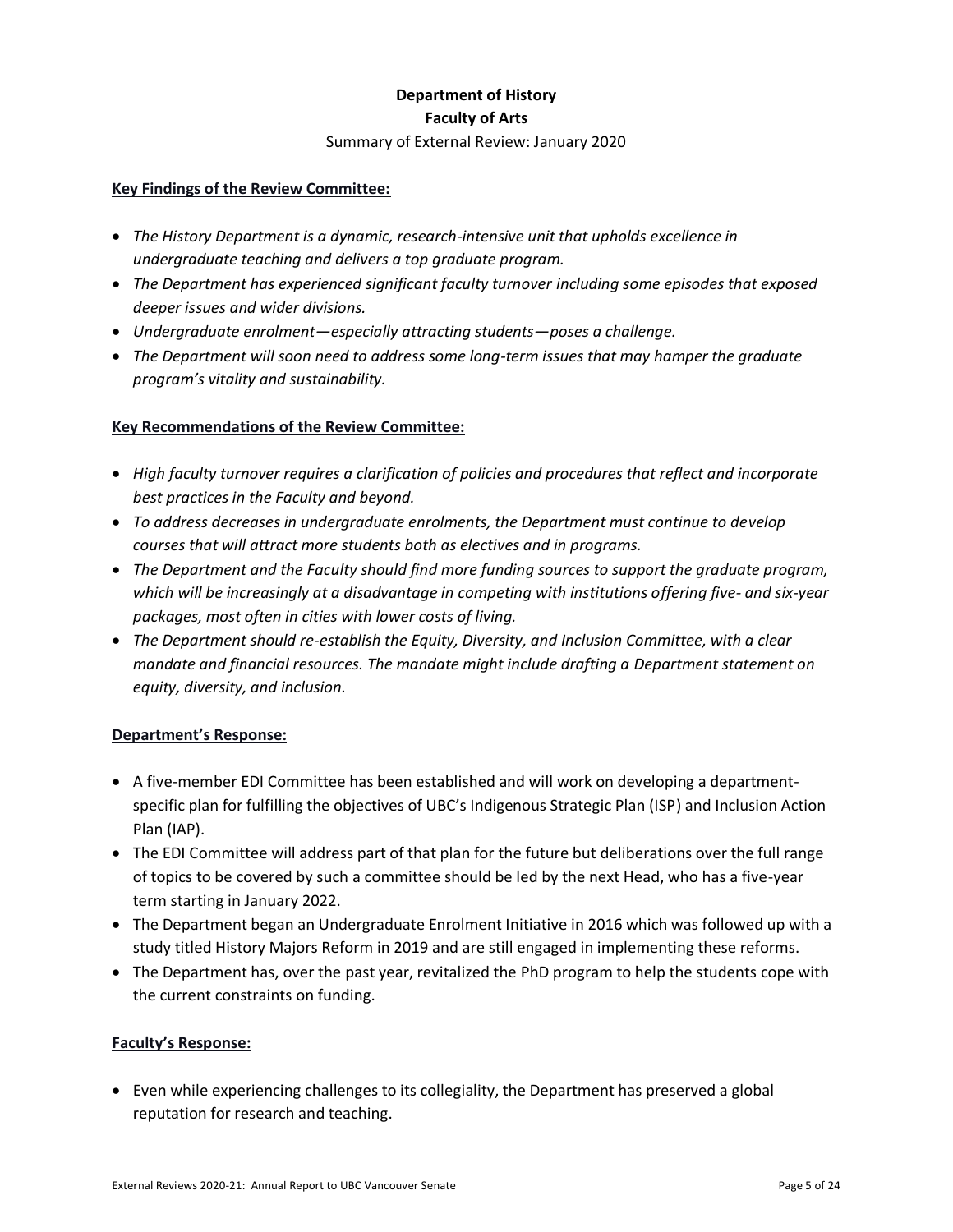- The Department will continue to work with the Associate Dean Equity, Innovation and Strategy and Associate Dean Faculty on fostering an environment of collaboration, communication and on implementing the Indigenous Strategic Plan.
- The new Department Head should aim to work closely with the EDI committee and the Associate Dean Equity, Innovation and Strategy to address policies which foster best practices and procedures.
- The Dean's Office will engage with the Department to consider how best to amplify graduate and TA budgets, a challenge throughout the Faculty.
- We have hired an External Head with considerable administrative and scholarly depth to assist the Department in moving forward on all of these fronts.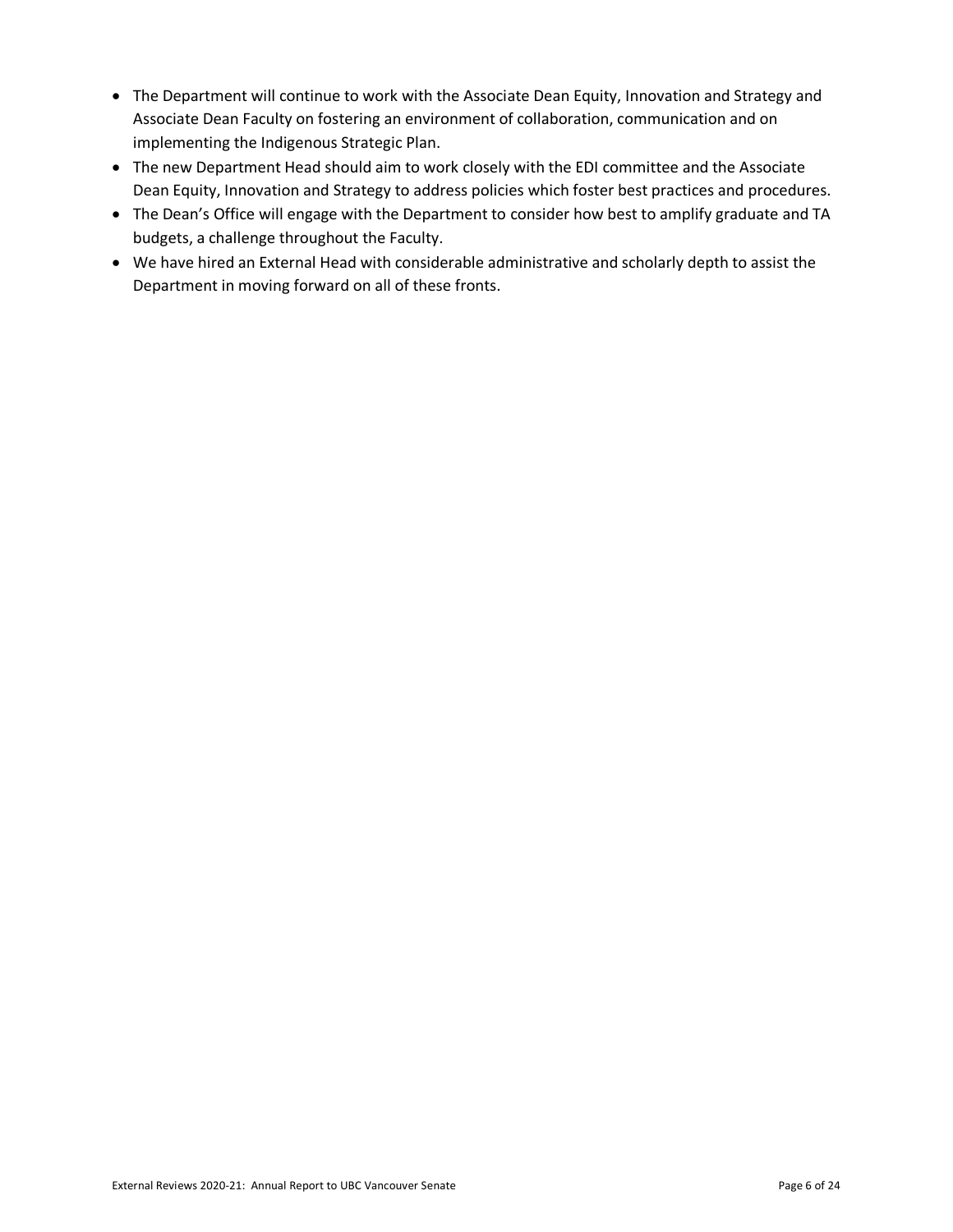## **Department of Linguistics Faculty of Arts** Summary of External Review: March 2019

#### **Key Findings of the Review Committee:**

- *The Department has a strong reputation nationally and in North America, maintaining high teaching standards of excellence.*
- *Due to its strong research reputation and the innovative work conducted by Department members, the unit attracts stellar graduate students and postdoctoral fellows. The large number of graduate student applications enables the program to be selective.*
- *Students are pleased with their educational experience but need improvements in consistency of enforcement of policy. Graduate students requested additional support with professional development (writing abstracts, procedures for submitting to journals, interviewing for jobs, etc.).*
- *The Department has a strong reputation for work in Indigenous languages but the Department and the program in First Nations and Endangered Languages (and the Musqueam Language Program) have been administratively separated due to conflicts presented and noted in the last review.*
- *Concerns were expressed concerning graduate students' increasing time-to-completion and the current level of graduate student funding, given the high cost of living in the Vancouver area.*
- *The unit faces challenges with significant increases in undergraduate enrolment. In 2018, the Department experienced an increase of 700 students in the 100-level courses from across campus.*
- *The 20 minute-walk distance between the two locations of the Department is a significant impediment to department cohesion and integration within the campus community.*
- *Sustainability and rapid changes of personnel (faculty and staff), imbalanced workloads, climate, and diversity are ongoing concerns.*

#### **Key Recommendations of the Review Committee:**

- *Restructure information on the website into a graduate handbook that outlines transparent policies and procedures to ensure all faculty members provide consistent information to students.*
- *Consider increasing annual funding for graduate students and establish conference travel funds.*
- *Create a concrete plan for managing current and future growth.*
- *To help faculty maintain work-life balance not be overburdened, consider reducing the number of departmental committees. Some of the duties could be managed by staff.*
- *The Office of the Dean should secure a central location to house all Linguistics members in the same building, with improved lab space.*
- *Put on hold any new hires for at least a year to take stock of the current make-up*
- *Work with the Equity and Inclusion Office and the Dean's Office on interpersonal issues and organize external 'culture review' and targeted training or workshop in respectful dialogue.*

- The Department removed continuous course enrolment requirements for graduate students effective May 2019 to lighten students' course load and reduce their financial burden.
- The minimal annual funding for graduate students has been increased to \$25,500 plus tuition.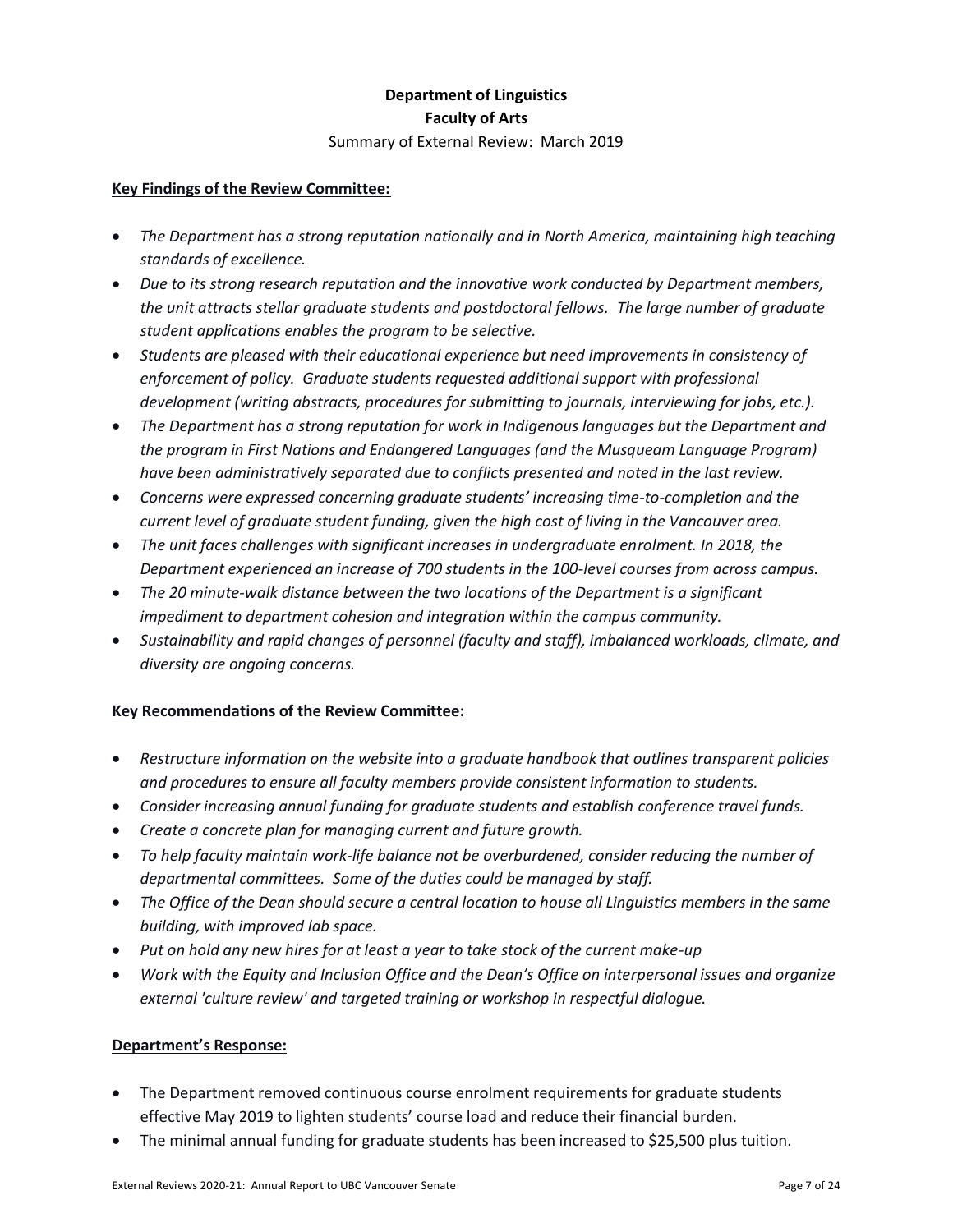- In addition to regular professional development advising, monthly brown bag sessions were launched in October 2019, where Ph.D. students and graduate advisors discuss opportunities for professional development issues related to careers inside and outside academia.
- Recent hires in 2019 and 2020 were two replacement positions. Since then, growth hires were put on hold and will resume in 2021W.
- The Department restructured and simplified committees and strategically distributed work to staff to reduce Chairs' and faculty members' workload.
- Linguistics asked the Dean's Office to re-open space discussions.
- The Department requests the Dean's Office to provide continued support to productively connect the Institute for Critical Indigenous Studies (CIS) and Linguistics and re-establish their relationship.
- To ensure an inclusive work environment, the Department's Equity and Inclusion Committee comprises diverse membership that includes faculty, staff, and graduate and undergraduate students.
- Following a recent culture review, a final report with recommendations for the Department's consideration and actions has been completed and fully integrated into the 5-year planning process.

- The review is highly laudatory, highlighting both the strengths and the scope of the Department, describing it as academically strong and high-functioning.
- We supported the climate review of Department.
- The Department is encouraged to work with the Associate Dean, Research and the Assistant Dean, Finance to craft competitive funding packages for PhD students.
- A fully renovated space for Linguistics is considered to be ready by 2025.
- To build ties with CIS, the Faculty supports a potential joint hire in phonology of First Nations languages and Computational Linguistics in Endangered Languages with CIS when the Department resumes growth phase.
- The Dean's Office will monitor enrolments and research productivity, so as to consider future growth and planning together.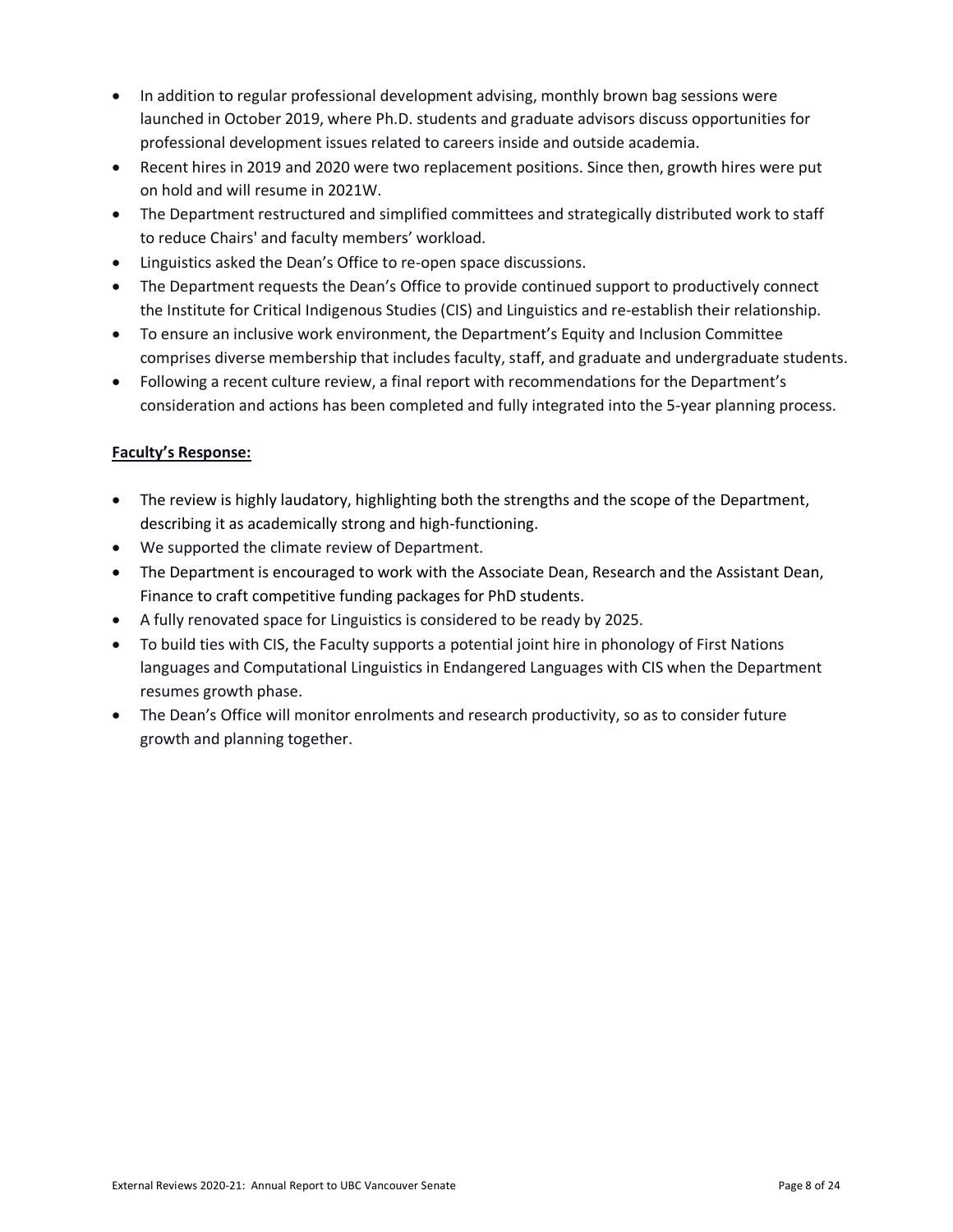## **Department of Sociology Faculty of Arts**

#### Summary of External Review: November 2020

#### **Key Findings of the Review Committee:**

- *The Department has a strong reputation as one of the premier departments in Canada and North America.*
- *Concerns were expressed about graduate students' increasing time-to-completion and the current level of graduate student funding.*
- *Graduate students expressed dissatisfaction with the clarity of expectations around student/ supervisor relationships. Concerns were also raised about unfair treatment of graduate students working as Research Assistants.*
- *Concerns over the failed search a few years ago suggest that a significant minority of faculty continue to call for initiatives to address both implicit and explicit bias as well as gendered and racialized standards around hiring.*

#### **Key Recommendations of the Review Committee:**

- *The Department should consider increasing annual funding for graduate students and establish travel funds to support conference travels.*
- *Share the Graduate and Postdoctoral Studies' Graduate/Supervisor Expectations document with students and supervisors and consider using it more actively in the unit's program.*
- *The Department should address issues regarding equity in hiring.*

#### **Department's Response:**

- The Department has a strong commitment to student funding (through the 4th year, being extended to the 5th year). We continue to develop a new program, begun last year, to support 5th year funding through competitive funding grants.
- The Department plans to develop a committee, including graduate and undergraduate students, to outline reasonable expectations.
- The Department completed the CRC 2 recruitment in the area of Race and Ethnicity, bringing Sabrina Strings to the department in July 2021.
- The Department organized a session for the May 2021 department retreat where EDI (Equity, Diversity & Inclusion) experts from within UBC helped develop strategies and procedures for effective and respectful debates.

- The review indicates that the Department is highly functional and achieving at this stage.
- The Dean's Office supports the Department's actively working to ensure an inclusive work environment through their Equity and Inclusion Committee.
- The Department is encouraged to work with the Associate Dean, Research and the Assistant Dean, Finance to ensure that the increase in funding for PhD students is sustainable.
- The Dean's Office will monitor the review of course curriculum at the PhD student level and completion rates for these students.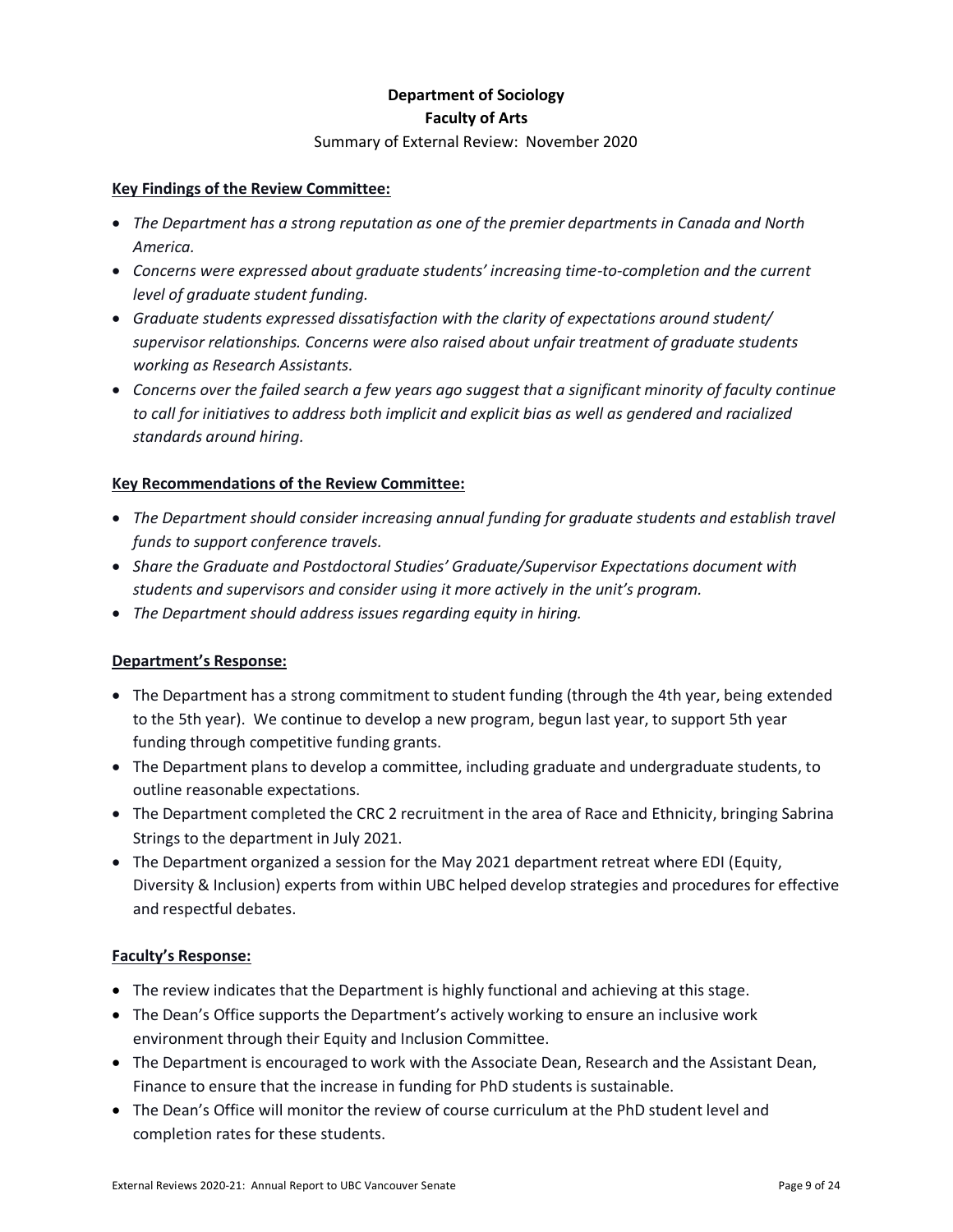# **MSc in Craniofacial Science and Diploma in Pediatric Dentistry Faculty of Dentistry**

Summary of External Review: December 2020

The main focus of the review was the Clinical Pediatric Dentistry component of the combined program. The reviewers met with Dean MacDougall, Dr. Jolanta Aleksejuniene, Director of Graduate and Post-Doctoral Studies, Dr. Joy Richman, the Program Director, Dr. Jennifer Park, the Clinical Director at BC Children's Hospital (BCCH), faculty, students and UBC alumni.

## **Key Findings of the Review Committee:**

Strengths identified:

- *The program leadership appeared knowledgeable of student practices. Both the Program Director at UBC and Clinical Director at BCCH have been involved in the UBC Graduate Program for a number of years.*
- *Drs. Richman and Park work collaboratively to ensure for students that faculty at UBC and BCCH function as an educational team.*

Areas needing attention:

- *Communication problems between program leadership and pediatric dentistry students - feedback needed.*
- *Frequent schedule changes appear to place strain on faculty-student interactions. Every effort should be made to minimize schedule changes.*
- *The University grievance process appeared unclear.*
- *Student support services were not discussed in depth, including the availability of formal counselling services for any individual of the University community.*

#### **Key Recommendations of the Review Committee:**

- *That the clinical director at BCCH and the program direct at UBC be provided with dedicated time to meet on a monthly basis regarding learner and programming issues.*
- *That the clinical director at BCCH and the program director at UBC be provided with dedicated time, and funding where appropriate, to access personal professional development as it relates to student education and administration.*
- *Communication problems could be addressed effectively by having a Student Manual for both the Hospital and University. "We believe these Student Manuals, thoroughly prepared and including the consistency of following the Okanagan Charter in all aspects of the program, can achieve a more easily understood program description and expectations."*
- *That the program leadership meet with the student cohort as a group on a regular basis for roundtable discussions and support.*
- *That support services available to students be included as part of the orientation/on-boarding program, and reviewed yearly with all cohorts.*
- *That counseling and health services support be discussed with all members of the learning environment.*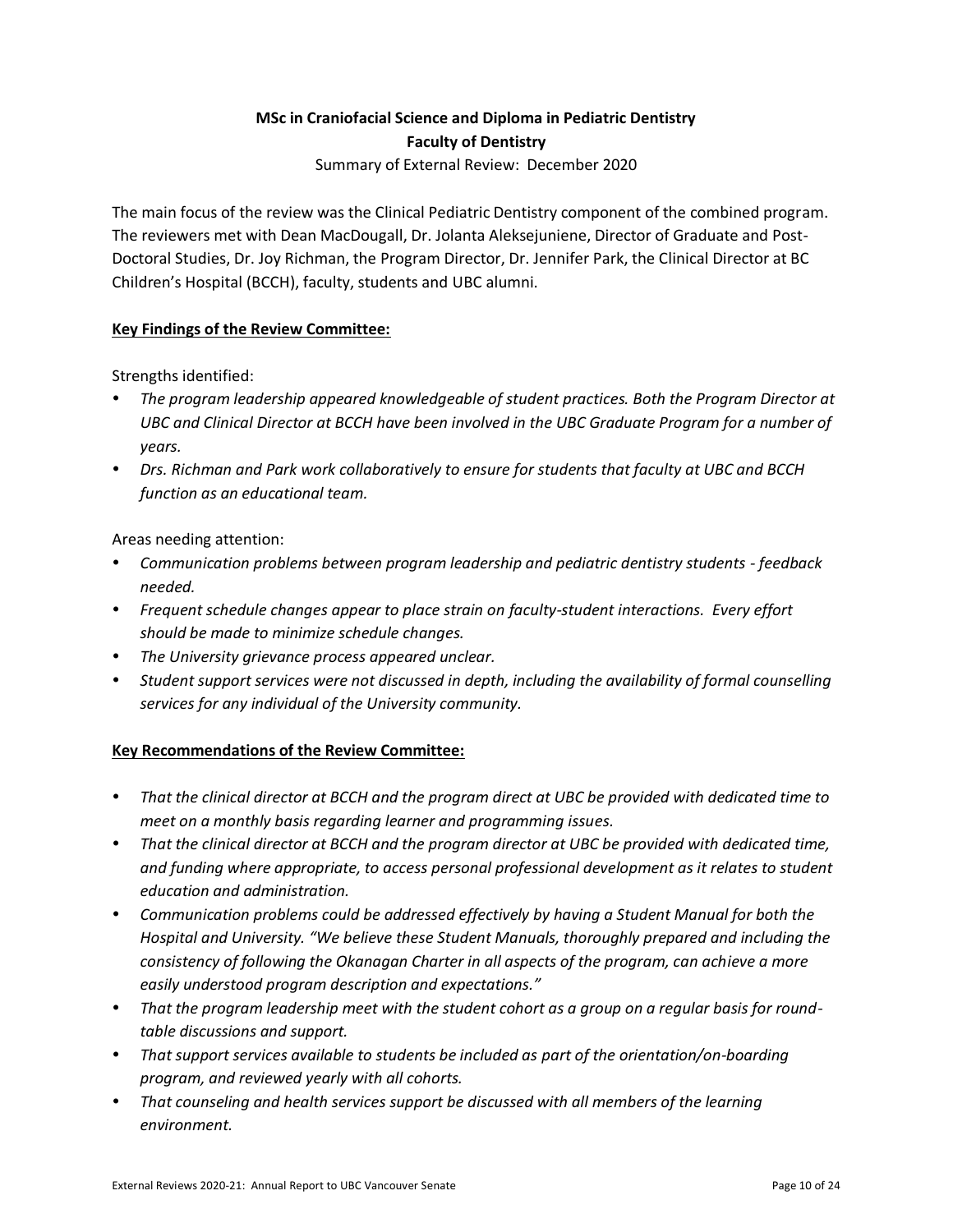- The program director and clinical director at BCCH spend approximately 2 days per week to address learning issues, scheduling and assessment of students.
- Student access to their clinical evaluations (at UBC and BCCH) has been improved and they now have access to daily clinical instructor feedback via the online Dentistry systems.
- Program leadership including the Director of Graduate and Postdoctoral Studies and the Dean have been meeting regularly with students via Zoom for discussions and support. Moving forward meetings will be scheduled twice per year.
- A Student Handbook has been developed that combines several program documents (e.g., course syllabi, vacation rules) along with materials available to incoming students as part of the onboarding process. The handbook will help to clarify student responsibilities and the process for addressing grievances, and it will be revised and updated annually. The handbook also includes information about wellness support available to UBC students. The handbook is available to students in each year of the program in the CANVAS course shell for DENT 780/781/782.
- As of July 1, 2021, a counsellor has been hired and embedded in Dentistry who is available to all undergraduate and graduate students.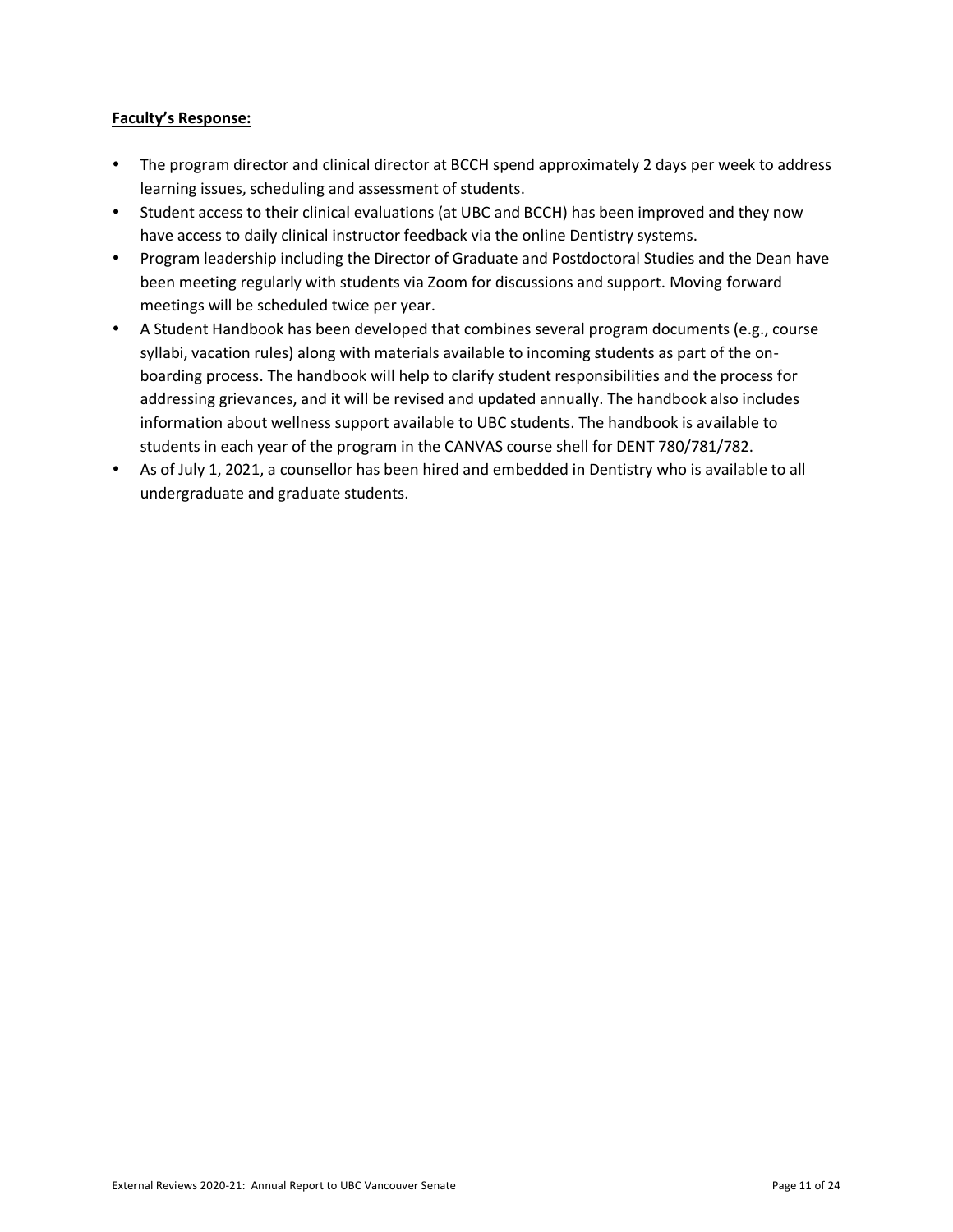## **Department of Wood Science Faculty of Forestry**

Summary of External Review: October 2020

#### **Key Findings of the Review Committee:**

- *Department of Wood Science (DWS) is one of the largest and most active departments in the wood science area worldwide, delivers outstanding learning and research programs, and takes a leading role in the global wood science and technology community due to an excellent research development strategy and demonstrating a vision of societal needs by developing and delivering efficiently relevant educational programs.*
- *The review team recognized the importance of the discipline of wood science to the world economy. It acknowledged the Department as a global leader in this domain, concluding that the DWS is a clear asset for the Faculty of Forestry and the University of British Columbia.*

#### **Key Recommendations of the Review Committee:**

- *1. People and Places:* 
	- *a. Increase the proportion of undergraduate students taking the co-op program option;*
	- *b. Increase sharing of laboratory space in the short term and an increase in laboratory space in the longer term if the situation does not improve over time;*
	- *c. Increase technical support, specifically on operation and maintenance of electronic equipment.*
- *2. Research excellence:*
	- *a. Strategize to cover the entire value chain of wood, starting from resource provision, and advocate solutions for global issues of scarcity of many non-renewable resources and climate change effects, and bring UBC in the forefront to establish wood as the key resource for the transition to sustainable societies.*
	- *b. Establish a cluster in timber building construction. Timber buildings characterized by a large CO2 binding capacity and the use of renewable resources will become a central part of modern urbanization. They will extensively contribute to the utmost required to transition to a more sustainable and resource-saving built environment.*
	- *c. Establish a cluster in wood modification and processing field as a driver of collaborative research; other hires to consider emerging areas with substantial impact on the wood industry (e.g., data mining, machine learning, modelling, and simulation).*
- *3. Transformative learning:*
	- *a. Develop a common first-year curriculum giving students more time to select a major, thus aiding the recruitment or attraction of internal transfers.*
- *4. Local and global engagement:*
	- *a. Involve graduate students with outside stakeholders and provide opportunities with industry to gain experience or develop course-based industry components. Engage postdoctoral fellows more with teaching.*

#### **Department's Response** (key points):

• Laboratory and research space shortage: investigating to create new space by re-designing underutilized space; further expansion dependent on funding.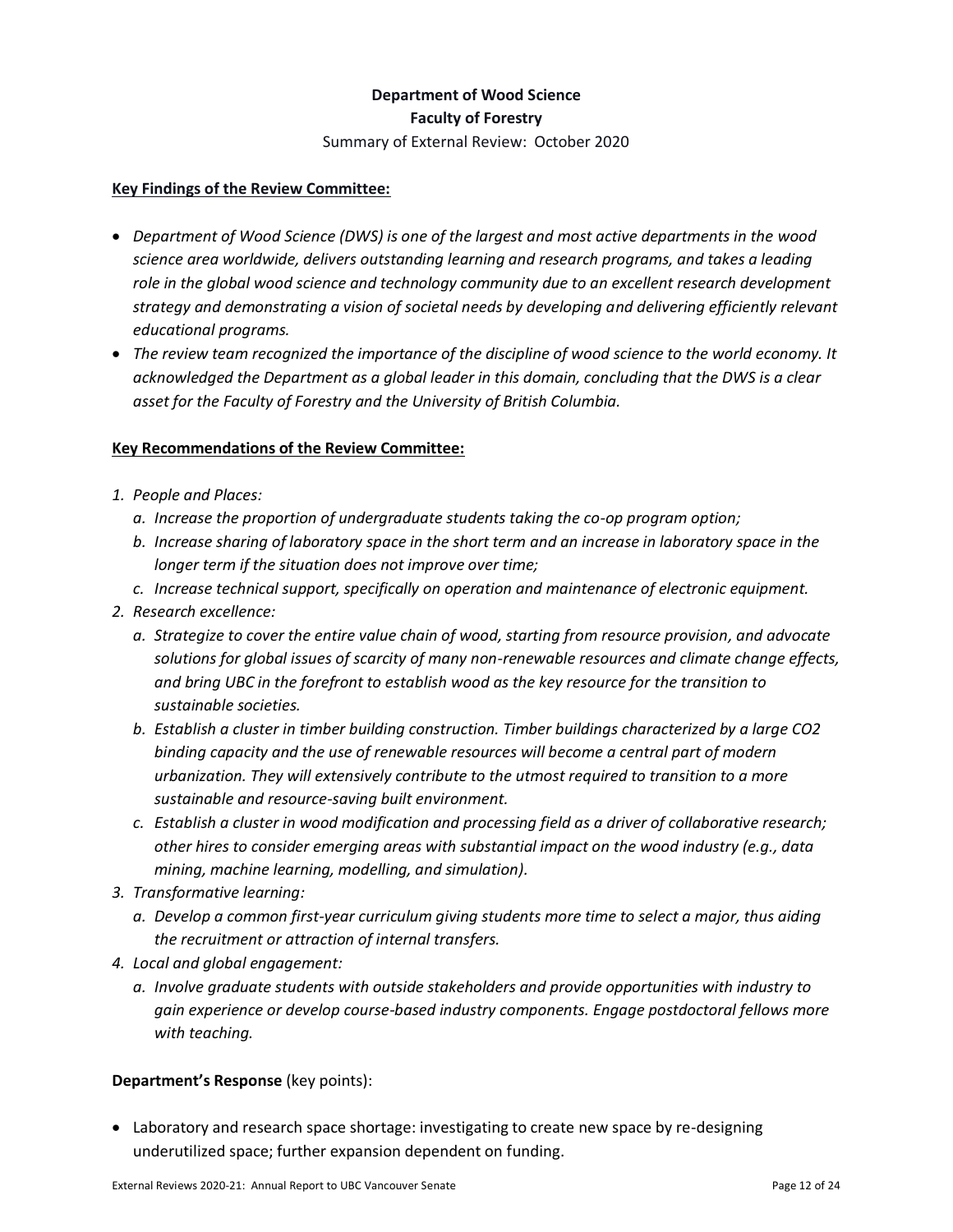- Looking into recruiting a skilled technician to assist with the repair and optimization of scientific equipment and manage existing staff so they provide essential support for research.
- Developing a one-year course-based Master's degree in Forestry Sector Analytics to address emerging education trends.
- Future hires (replacing retirements) to support cluster areas university-wide (analytics, climate, sustainability, tall timber, bioproducts, BEST program). The department is in the process of hiring new professors in strategic areas (e.g., biotechnology/biofuels). Three hires supported by the President's Academic Excellence Initiative in a sustainable timber-built environment are underway.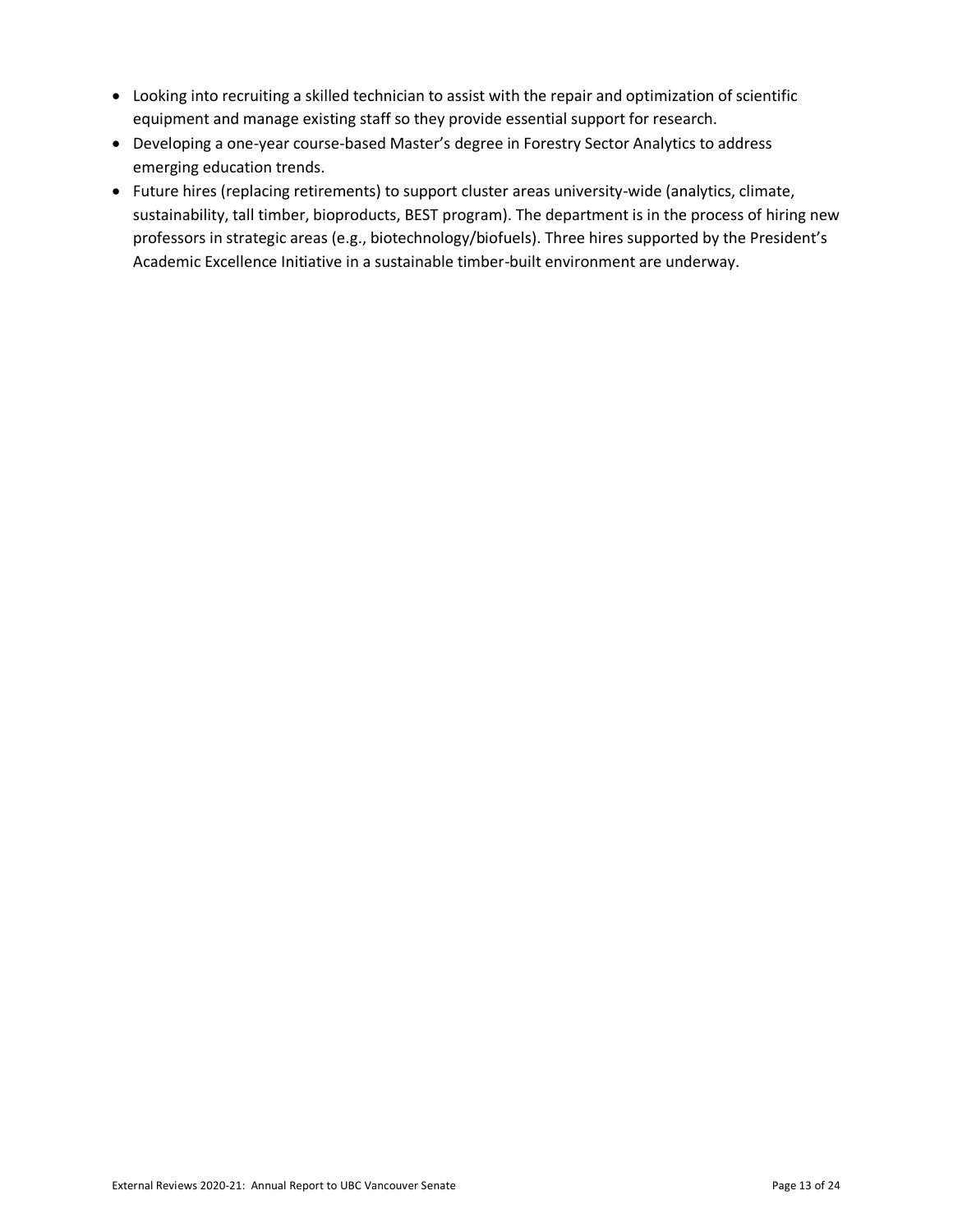## **Centre for Health Education Scholarship Faculty of Medicine**

Summary of External Review: November 2020

#### **Key Findings of the Review Committee:**

- *Finances – Funding must be secured and should not be reliant on soft money.*
- *Reporting Metrics – Qualitative data are needed to demonstrate the impact Centre for Health Education Scholarship (CHES) has made regarding educational innovations, committee participation, consultations, curricular and assessment strategies, among others.*
- *Succession Planning – CHES must have funding to identify and recruit new emerging leaders. Succession planning for CHES is key in the survival of the Centre.*
- *Scope – evaluating the broad scope of CHES in supporting scholarship and providing service on a provincial, national and international level.*

#### **Key Recommendations of the Review Committee:**

- *CHES Director - The committee unanimously and enthusiastically recommends Dr. Ian Scott be appointed as the director.*
- *Scope & Funding - Clarify identity and role as a Research Centre, with a focus on the balance of scholarly activity with service.*
- *Finances and Succession Planning - Funding is a major concern and CHES will go into a deficit in 4 years. Establish a plan and work with the Dean to establish secure financial support that will not be reliant on soft money so that CHES can continue to impact research, scholarship, service, and teaching, which is essential to the survival of the centre.*
- *Reporting Metrics - The recommendation is to align the strategic plan to highlight the service to the university that emerges from the scholarship and research that the core faculty and all the mentored faculty are producing and develop metrics to demonstrate the impact.*

#### **Centre's Response:**

- **Identity and Scope:** While we appreciate the opinion that CHES is "overachieving" in its breadth of activities relative to our size and resources (see "Metrics" below) we are hesitant to focus purely on research activities as we believe our "service" is integral to ensuring our scholarship is timely, meaningful and relevant to practice.
- **Succession Planning:** Critical hires to replace current faculty:
	- $\circ$  ASAP: Recruit an early-career Scientist as replacement for already incurred loss of a senior Scientist and departure of our Scientist/Research Associate (both were funded from outside CHES budget so replacement will require additional resources – see "Sustainability" below).
	- o September 2023: Recruit mid-career Scientist to replace imminently retiring senior Scientist.
- **Metrics:** We are developing additional metrics that effectively capture the accomplishments of CHES beyond typical academic metrics which we will report to the Vice-Dean Education in 6 months.
- **Sustainability & Funding:** funding to recognize and maintain CHES's critical educational role in the Faculty of Medicine.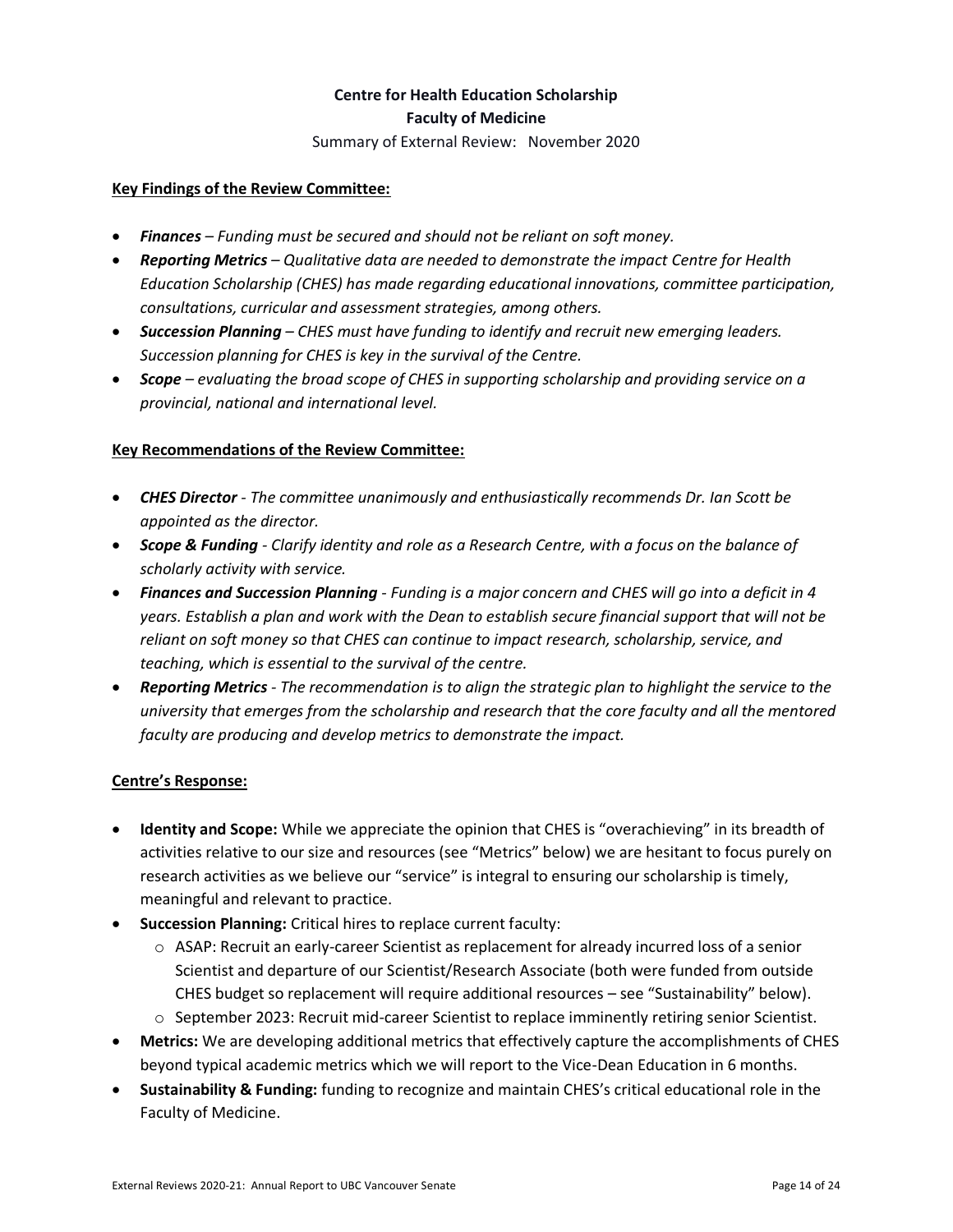- o Funding to buy out Dr. Scott's salary from the Department of Family Practice, to raise the FTE for the CHES Director role from 0.4 to 0.6
- o Funding to hire an early-career tenure track Scientist within the next year
- o Funding to expand the fellowship to allied health learners within the FoM (Occupational Therapy, Physical Therapy, Midwifery, and Speech-Language, etc.)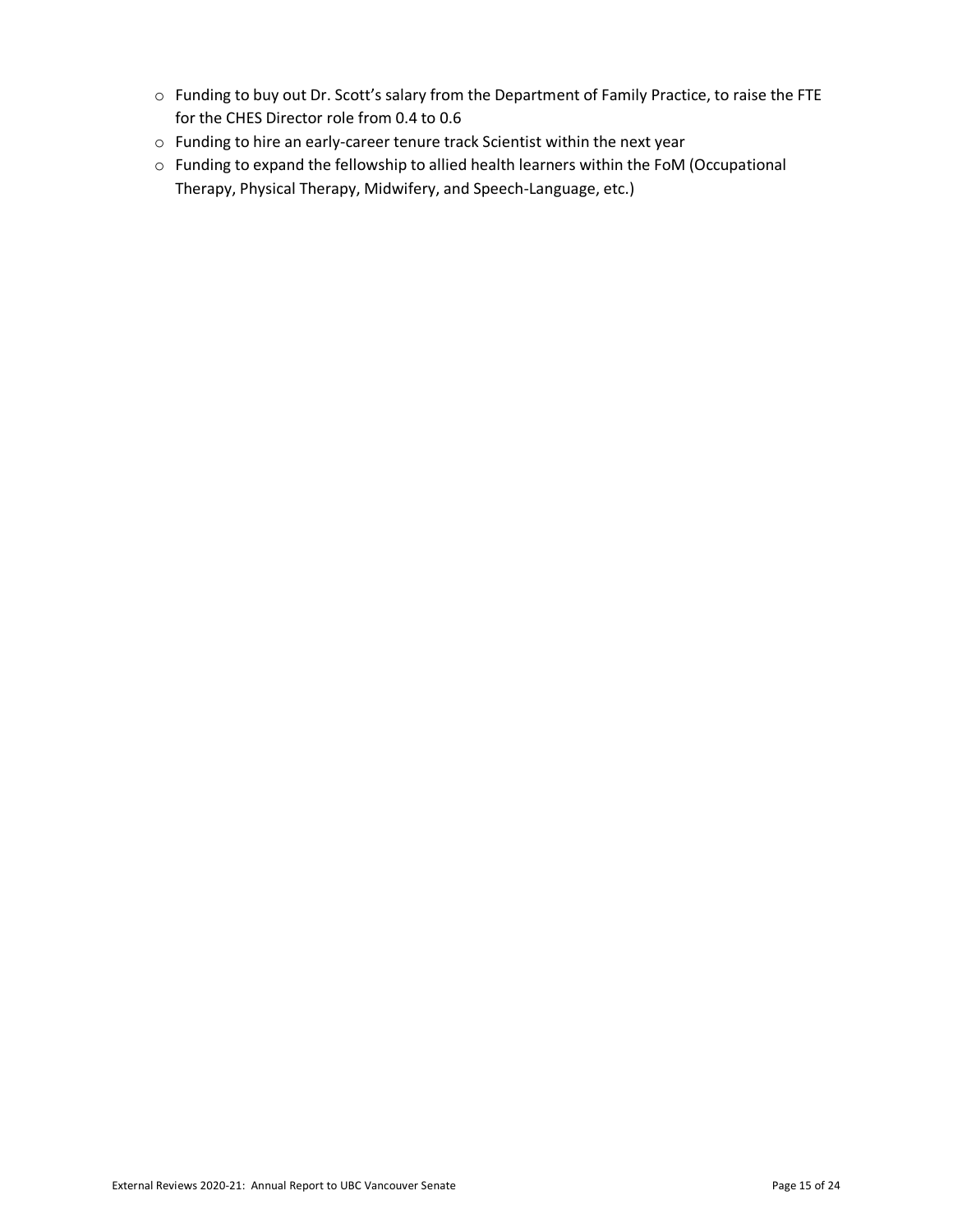## **Centre for Hip Health and Mobility Faculty of Medicine**

Summary of External Review: September 2020

#### **Key Findings of the Review Committee:**

- *Overall, the Centre for Hip Health and Mobility (CHHM) is commended by the external peer review panel for its research and publication productivity, knowledge translation, research facilities and infrastructure, fiscal restraint, managing the transitions and the effectiveness of the team, particularly given the much lower budget.*
- *The three co-leads have done a good job in managing CHHM, demonstrating strong mutual respect and coordination within the leadership team and within the operations team.*
- *The environment for those who work within CHHM appears to be generally good, but there are some concerns around the scope and focus of the Centre, its leadership structure, and sustainability.*

#### **Key Recommendations of the Review Committee:**

## *1. Strategic Direction*

- *a) The development and implementation of a clearly articulated and unifying five-year strategic plan.*
- *b) Consideration for rebranding the centre and changing the name.*
- *2. Space*
	- *a) Clearly justify space requirements consistent with the strategic plan – functional space data in the spirit of utility and parity within FOM or VCHRI.*
	- *b) Devote greater attention to provisions for remote collaboration and learning.*

## *3. Sustainability of the Unit*

- *a) Continue development and implementation of a sustainability plan as part of the strategic plan.*
- *b) Designing a coordinated approach to track high performers to specific leadership positions and the development a conceptual succession planning model.*
- *c) Develop a clear plan for revenue-generating programs and partnerships as part of the integrated research, scholarship and business planning process.*

#### *4. Trainee Enrichment*

- *a) Develop and implement innovative cross-disciplinary, cross-department trainee enrichment opportunities including cross lab stays.*
- *b) Consider a robust technology-based engagement space led by the Trainee Committee.*

#### **Centre's Response:**

#### **1. Strategic Direction**

- a) The last strategic plan was developed in 2012 and we were directed to complete strategic planning in late 2019 by Dr. Rob McMaster, VCHRI. Due to the COVID-19 pandemic, further development of the strategic plan was put on hold as faculty members were reporting significant impacts. We plan to finalize the strategic plan with the faculty members in early 2021.
- b) The Centre's Directors and faculty strongly support this recommendation and highlight the Centre's core expertise and strengths align with "aging".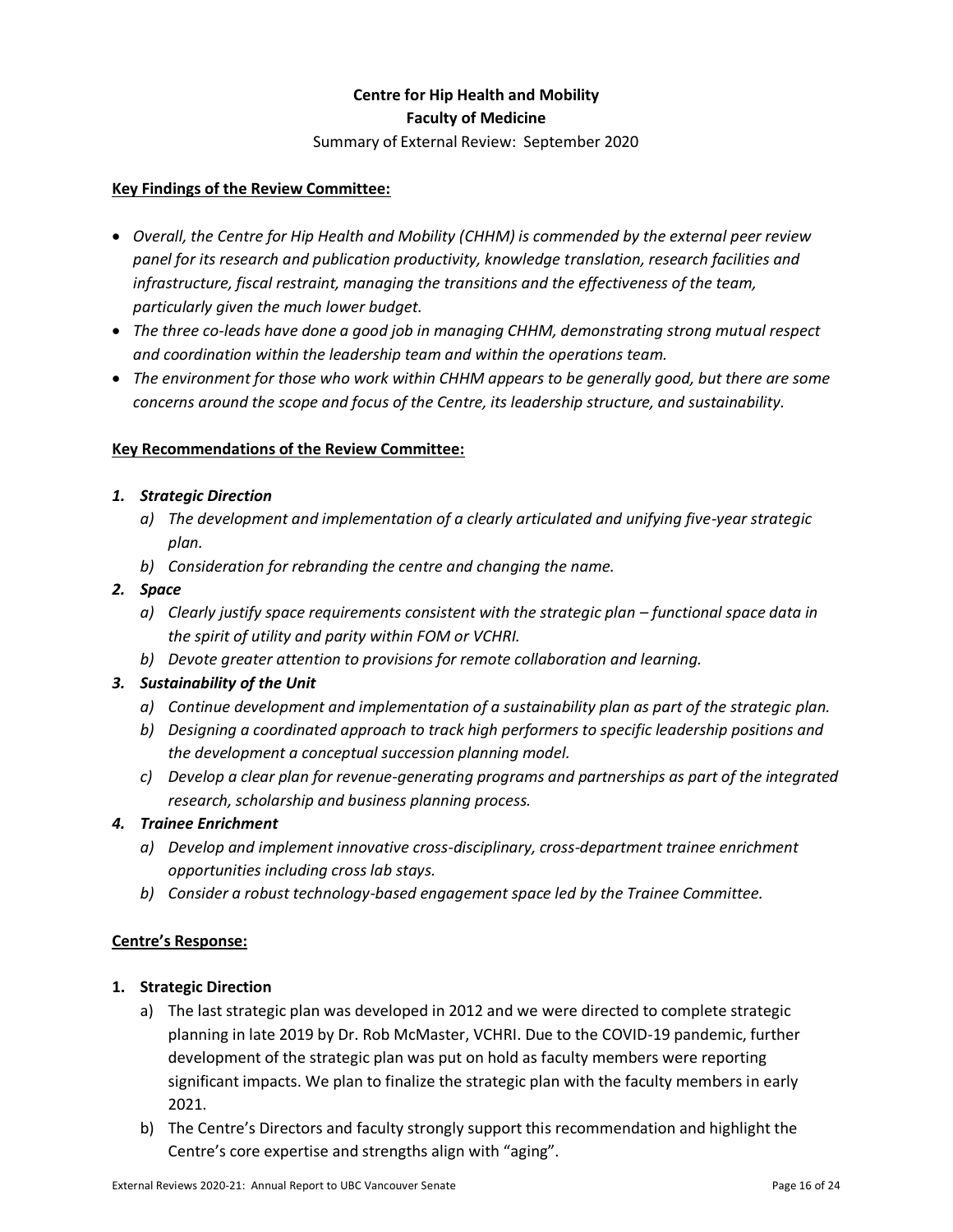## **2. Space**

- a) A large portion of the 6th floor is used for administration and could serve as potential growth space for growing programs.
- b) We will seek the feedback of our faculty members to better understand unmet needs for remote collaboration and learning that can be reasonably addressed by the Centre.

#### **3. Sustainability of the Unit**

- a) The Centre will be inclusive, proactive, and transparent in succession planning by offering mentorship and leadership opportunities to promising individuals who are interested. The opportunity to rebrand with a focus on aging, offers opportunities with VCHRI, VGH-UBCH Foundations, Faculty of Medicine and UBC Advancement for larger scale funding to support the Centre.
- b) We endeavor to develop a succession model of inclusion, transparency, and delegation to identify and prepare future leader among CHHM members.
- c) We will continue to proactively identify revenue-generating programs, as we have done with the Engineers in Scrubs program and the Vancouver Summer Program.

## **4. Trainee Enrichment**

- a) This will be discussed with the faculty members and a plan will be developed.
- b) We aim to support the diverse needs of trainees. We will task the Trainee Committee with defining the need for a technology-based engagement space and coming up with the specification for the space and associated equipment. CHHM will then come up with a plan to resource and develop this space.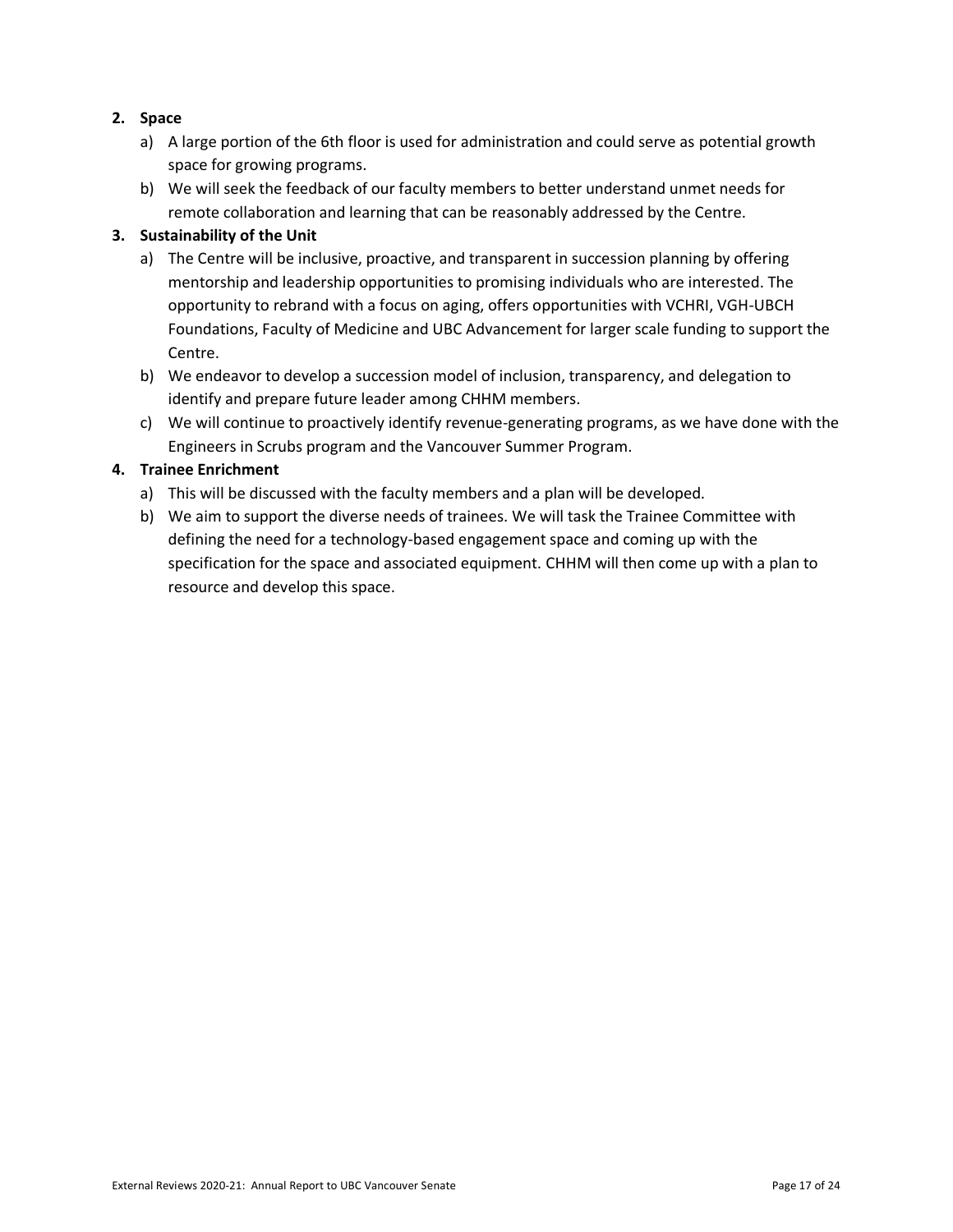# **Department of Pediatrics Faculty of Medicine**

Summary of External Review: April 2021

#### **Key Findings of the Review Committee:**

- *Dr. Eddy's excellent leadership and accomplishments were recognized through meetings and survey.*
- *The fundamental strengths of the Department include having a sufficient medical workforce at BCCH and in most locations across the province; breadth and depth of subspecialty services and faculty; and a generally strong sense of collegiality within the department and with other clinical, research and administrative groups.*
- *Initiatives related to equity, diversity and inclusion (EDI) are underway in the Department, within UBC and PHSA systems.*
- *Challenges related to the COVID‐19 pandemic were acknowledged throughout the review, but were not a focus of the review.*
- *We note that we did not meet with any trainees, so any comments on education reflect only the perspectives of faculty and verbal statements regarding the perception of trainees.*

## **Key Recommendations of the Review Committee:**

- *1. Consider an external review of the Clinical Teaching Unit and Complex Care Program to assess clinical service organization and delivery, education and research opportunities.*
- *2. Consider a review of dyad leadership, in the form of an organizational review, related to the clinical service areas of mutual responsibility.*
- *3. Consider establishing a formal relationship between the Department Head and the BCCHF. This could be through including the Department Head as an ex officio member of the Board of Directors, or including the Department Head on relevant strategic and funding committees of the BCCHF.*
- *4. Consider establishing a formal relationship between the Department Head and the BCCHRI.*
- *5. In the absence of a comprehensive APP that would fully support clinical and academic faculty, UBC and the PHSA should work with the Department of Pediatrics to address the inefficiencies in appointments and inequities in faculty compensation.*
- *6. Regarding Leadership Development and Succession Planning, there should an expansion of the number of Associate Chairs/Deputy Department Heads to four: one each for Clinical Affairs, Education, Research and Faculty Development.*
- 7. *Review outreach and onsite clinical and teaching services provided by members of the Department, based in urban community sites or regional centres across BC.*

- 1. Agree that recommendation 1 (external review) is a high priority issue that needs to be addressed in order to improve patient care efficiency and experiences, and to improve the learning environment.
- 2. There is a commitment to the implementation of strong physician-operational leader dyads at BCCH from the current hospital executive.
- 3. Mr. Malcolm Berry assumed the role of the BCCHF President and CEO just a few months ago. He has just announced his plans to undertake strategic planning work. Department Head has met with the consultants and shared my recommendation.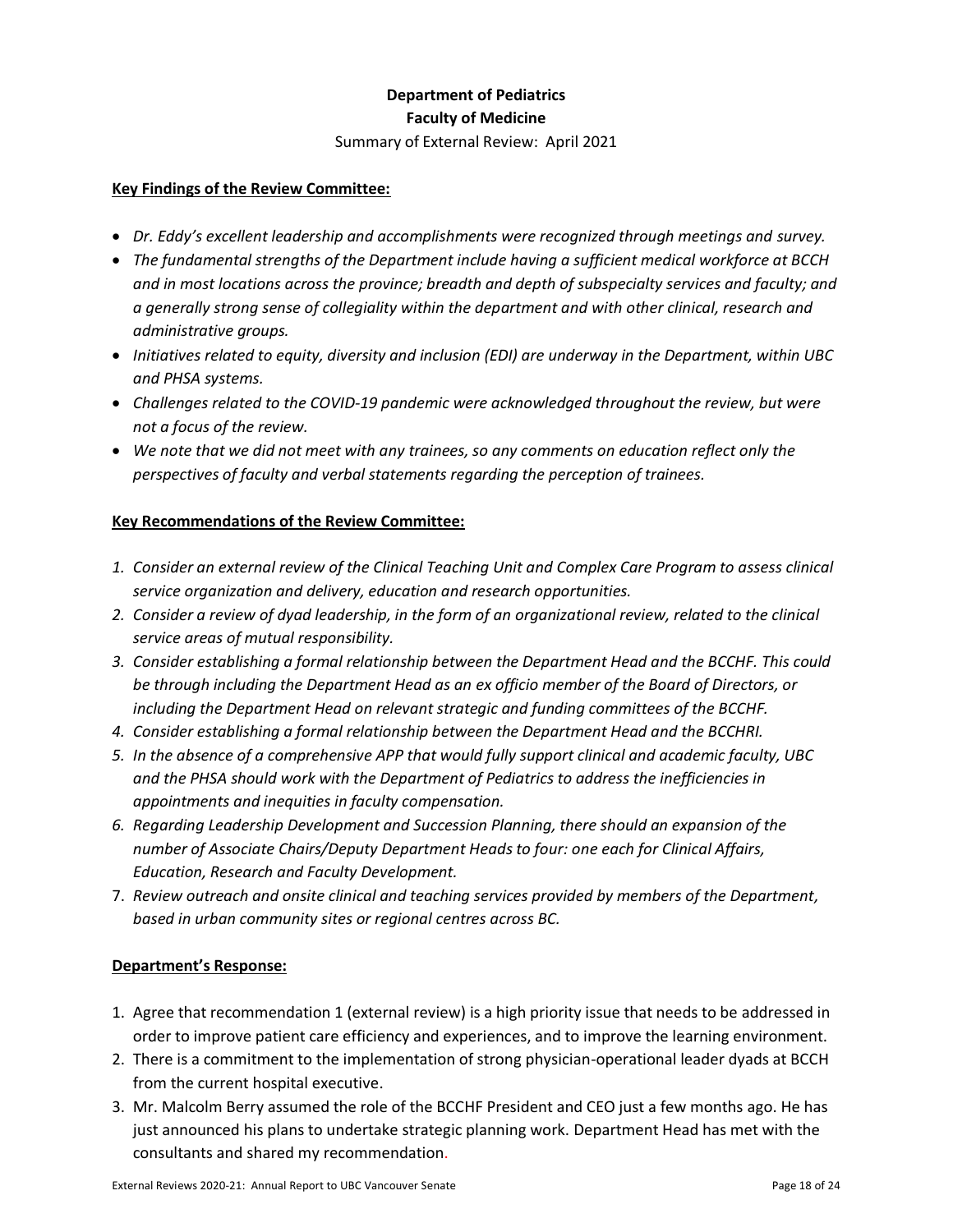- 4. An active UBC internal search is in progress for the next Senior Executive Director, BCCHR and Associate Dean, Research, BCCHR, FoM, UBC.
- 5. Respectfully, the Department Head believes that continuous improvements to the faculty appointment processes have been implemented, but systemic issues outside the control of the Department place limits on what we can do. Continued focus is recommended in three areas.
	- a) Recognition that a subset of the full-time subspecialty clinical faculty who are paid by the Department's Alternate Payment Plan (APP) are involved in significant child health-related research and time to conduct research should be supported by the APP.
	- b) Equalize UBC compensation for physician academic tenure-track faculty. Our annual baseline General Purpose Operating Funds (GPOF) has not increased since the salary grids were first developed more than a decade ago, resulting in a lower initial annual compensation rate for academic time.
	- c) Compensation for full-time academic faculty (most are PhD scientists in Pediatrics).
- The Department Head fully agrees with recommendation 6 especially the "buy-out" of time to be able to take the lead on several departmental initiatives.
- Over the past five years the Department has focused more effort on relationships with our community-based faculty but there is so much more that we could and should do.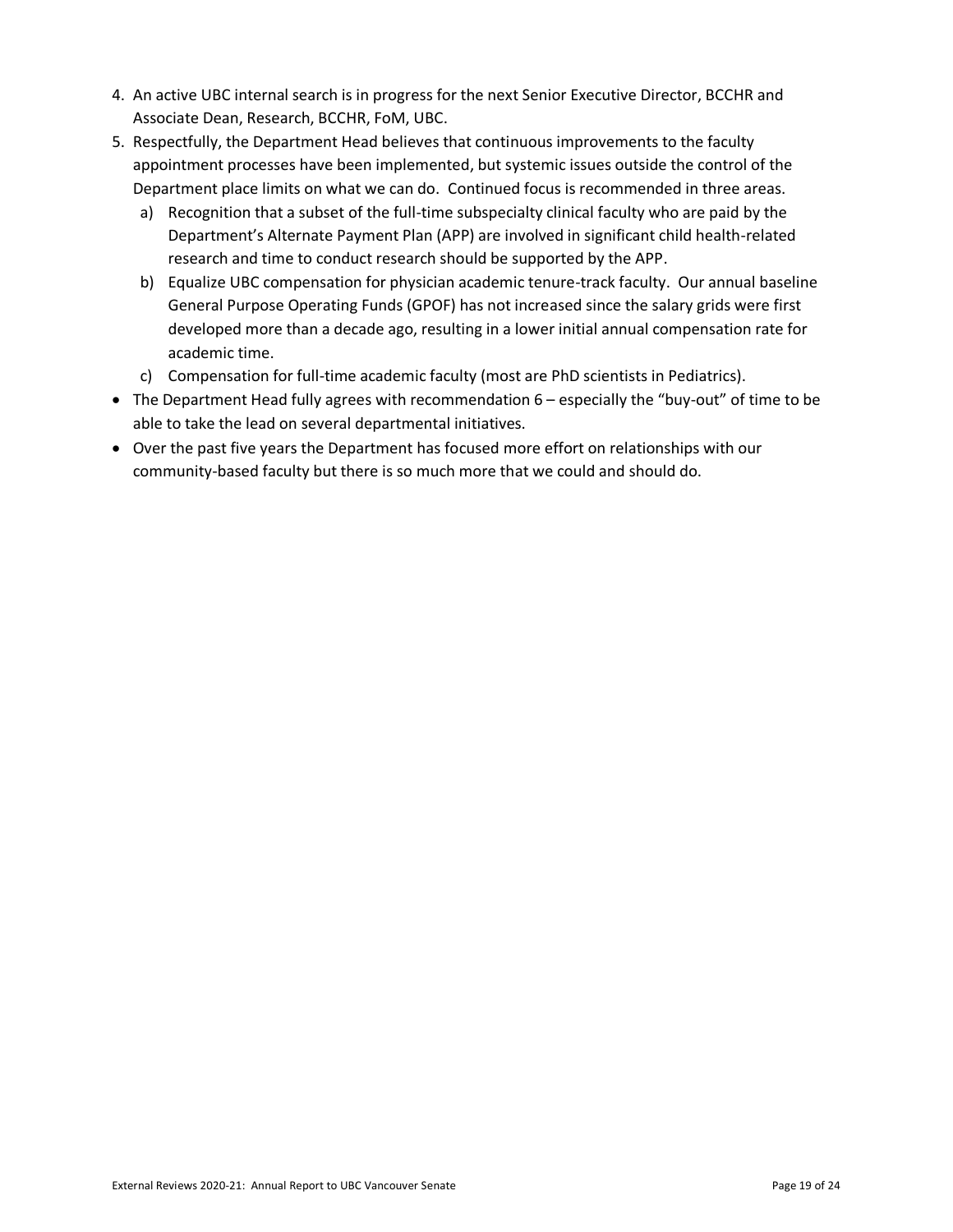## **Department of Computer Science Faculty of Science**

Summary of External Review: November 2020

#### **Key Findings of the Review Committee:**

- *The Department's undergraduate teaching is exemplary, in large part due to the high quality of the educational leadership (EL) faculty and the overall culture of the Department which clearly values undergraduates. EL faculty are wonderfully integrated into the Department and have strong influence over their peers.*
- *Growth in undergraduate teaching demand is an overall challenge that the Department, Faculty of Science, and the university must address together.*
- *The Department's research standing is strong, but in danger of yielding to the undergraduate growth challenge.*
- *There is great demand for partnership both with the rest of the Faculty of Science, as well as the broader university. The Department and the University need to find partnerships that lead not only to advances in other disciplines, but that lead to strengths in CS.*

## **Key Recommendations of the Review Committee:**

- *The University, Faculty of Science, and Department need a long-term strategy that reflects the growth and centrality of Computer Science if UBC is to remain a world-class university.*
- *The Department should formulate strategic goals around its next hires to reinvigorate the research program.*
- *The Department should consider high ambition approaches to broadening its impact in the university, either through institutes such as CAIDA, or through alternative structures. But these require thoughtful, strategic plans, and deep commitment from senior faculty.*

- The Department is designing a strategic research vision that builds upon the strengths of the Department, the Faculty of Science, and UBC, and can be used to harness future internal and external funding opportunities for growth in our research capacity.
- The Department is reducing barriers and increasing incentives for graduate supervision, particularly PhD students, and supporting faculty members to find the funding to finance these students at suitable levels.
- We are improving the efficiency of our undergraduate teaching enterprise. We cannot expect student demand to decrease, but we can seek ways of focusing faculty effort on direct support of student learning and thereby rebalance our workload toward the research enterprise.
- We are engaging in collaboration with other departments to address the training needs of students, and carefully controlled growth of the major.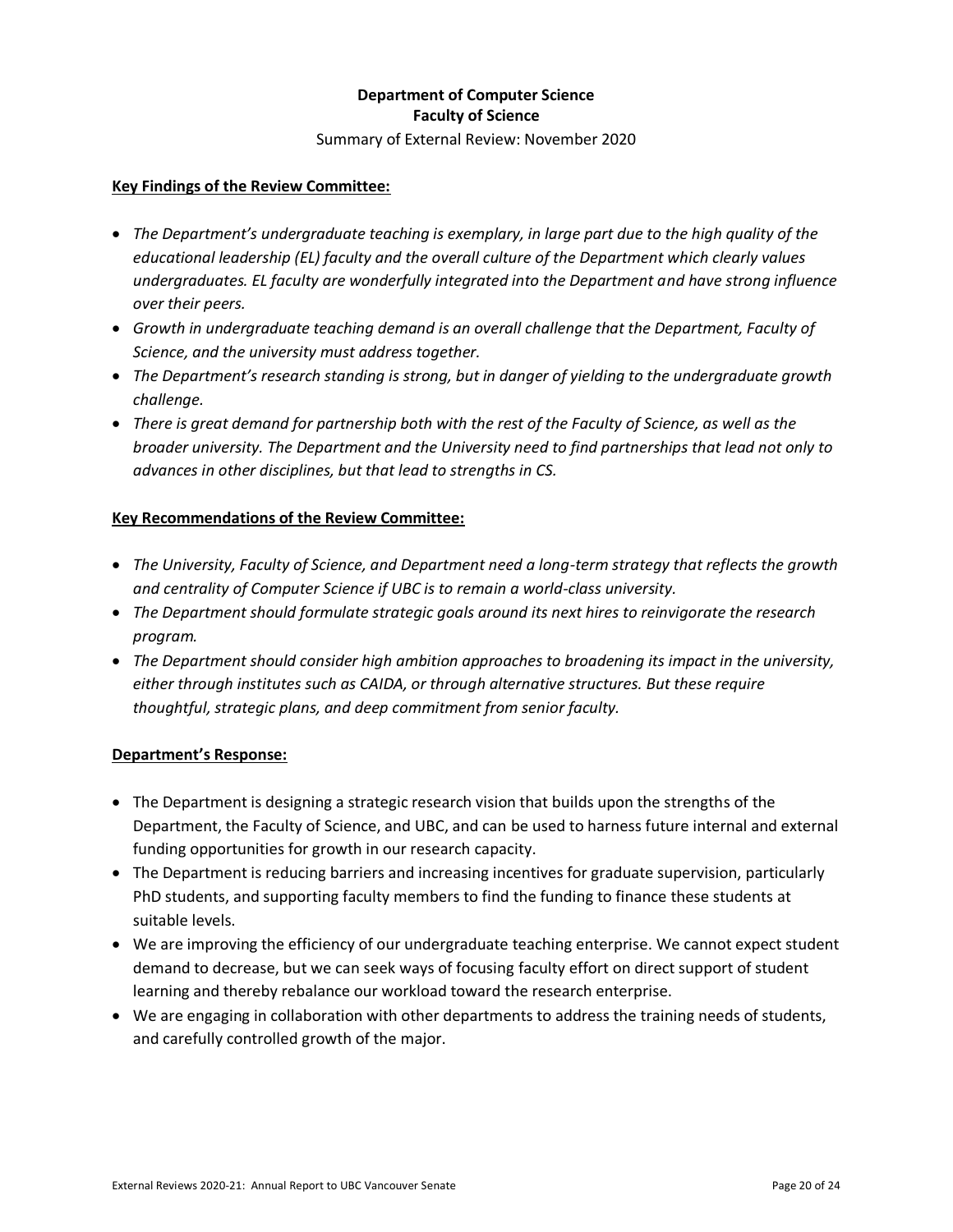# **Department of Earth, Ocean & Atmospheric Sciences Faculty of Science**

Summary of External Review: April 2021

#### **Key Findings of the Review Committee:**

- *The Department of Earth, Ocean & Atmospheric Sciences (EOAS) is an excellent academic unit, characterized by global recognition for scholarship, a dedication to student learning, and a culture of collegiality. The work of the unit is of increasing relevance to society as we confront grand challenges of climate change and sustainability.*
- *EOAS is globally recognized for their excellence in research. EOAS research covers the earth's interior, near-surface, ocean and atmosphere, other planets and pedagogy.*
- *EOAS offers a diverse set of majors.*
- *The Department is recognized for their active learning, evidence-based teaching approach.*
- *The Department is committed to identifying diversity, equity and inclusion challenges and fostering inclusive teaching practices in its programs and increasing the representation of Indigenous perspectives within its curriculum.*

## **Key Recommendations of the Review Committee:**

- *Our first and strongest recommendation is to continue to invest in EOAS and leverage the Department's exciting and relevant teaching, research, and outreach to contribute to UBC's reputation.*
- *Upgrade and renovate the undergraduate teaching infrastructure for EOAS.*
- *Proactively work towards diversifying the faculty, including the recruitment of underrepresented groups and seeking gender balance, using the full range of best practices that are emerging in higher education recruitment and mentoring.*

- We are continuing to work closely with the Dean's office, seeking major funding opportunities to upgrade teaching and research spaces in EOAS-Main. We continue to compete successfully for small UBC grants to support incremental upgrades to our teaching classrooms and labs. We emphasize however, that high-level support from UBC is needed to properly address our urgent space deficiencies and respond to a key recommendation of the external review committee.
- We have already taken a number of steps to improve the efficiency of our graduate program administration. We recently recruited an outstanding new graduate program coordinator, and have also earmarked on-going core budget to fund partial administrative support to assist with program management.
- EOAS is a global leader in geology and geochemistry, and this work underpins much of our collaboration with the minerals exploration industry through the Minerals Deposits Research Unit (MDRU) and the Bradshaw Initiative for Minerals and Mining (BRIMM). Going forward, we will continue to support these areas as core components of our research, education and graduate training programs. We have recently hired two excellent Assistant Professors in Geology, and we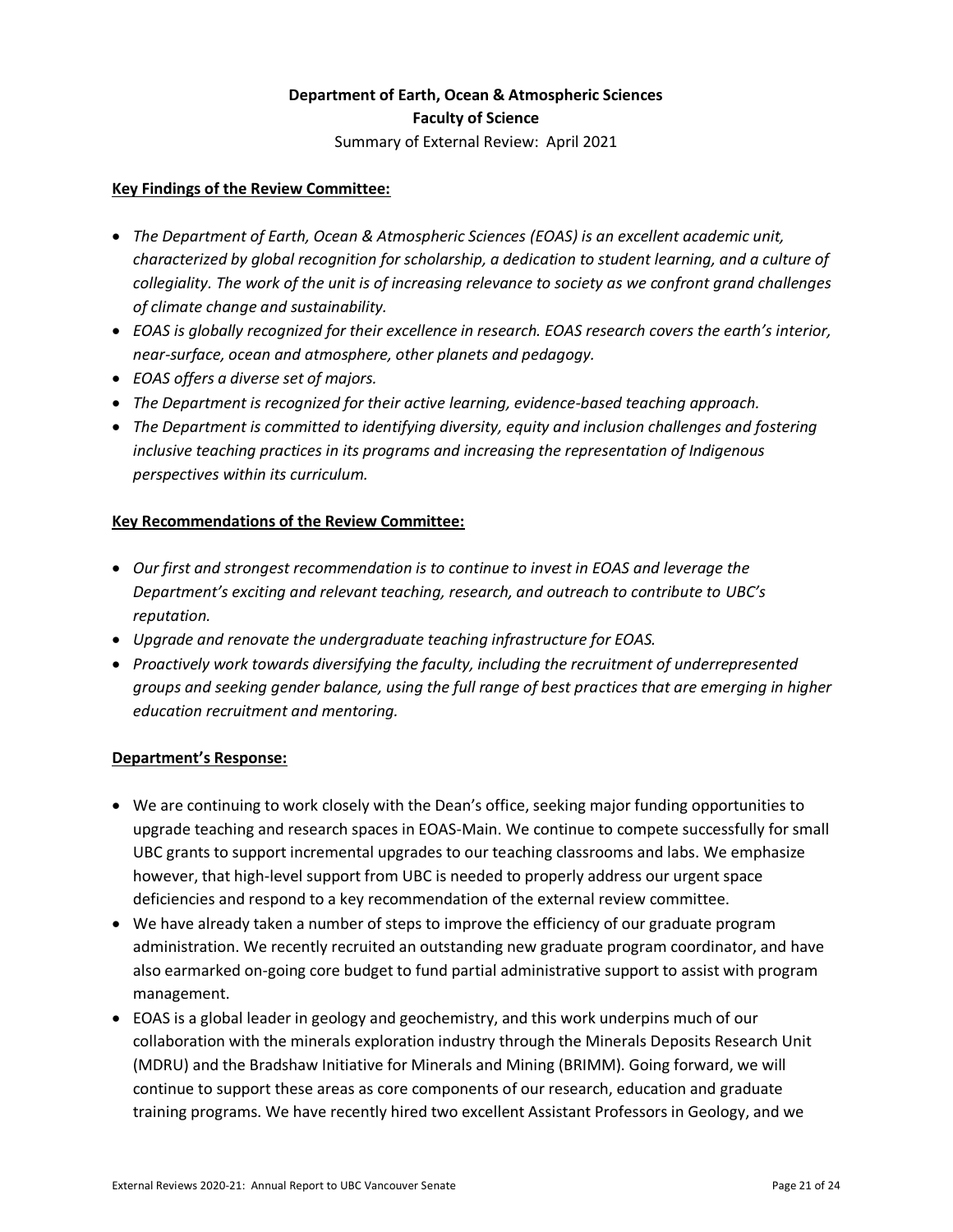anticipate more hiring in this area in response to a significant number of retirements over the next 3 – 5 years.

• The department leadership has actively promoted efforts, spear-headed by an outstanding EDI committee, to evaluate barriers to equity and inclusion in our department, and to enhance the recruitment and support of under-represented groups at all levels of the department. We have fully embraced UBC / Faculty of Science best-practices to minimize the effect of unconscious bias in hiring, with mandatory training for all standing committee members during searches. We continue to make strides towards greater gender balance, but recognize that the ethnic / racial / cultural diversity of our faculty remains well below the representation of these groups in the general population. Significantly, we have recently hired an Indigenous scholar as an Assistant Professor of Teaching, who is now working to bring Indigenous perspectives and ontologies into our undergraduate programs, while creating pathways for deeper relationships with Indigenous students at UBC.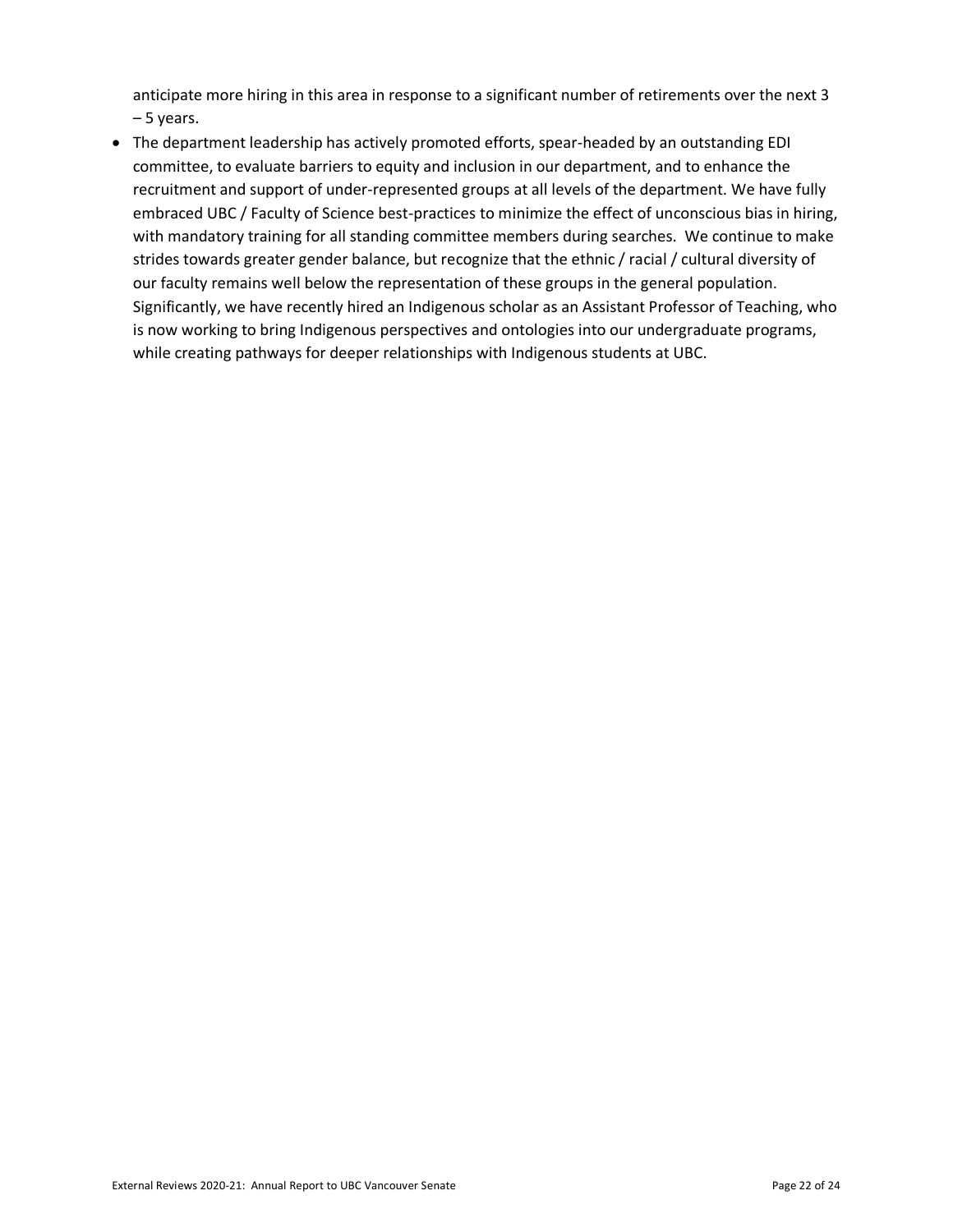## **Institute for the Oceans and Fisheries Faculty of Science**

Summary of External Review: October 2020

#### **Key Findings of the Review Committee:**

- *The Institute for the Oceans and Fisheries (IOF) includes some of the most prolific and well-known fisheries and ocean scientists globally. Their individual records of productivity are simply spectacular, and matched by few to none.*
- *The 2009 external review of the former Fisheries Centre concluded that the Centre lacked a "common mission". Eleven years later, this Review Committee observed little evidence of major progress.*
- *Interactions with other departments and institutes appear to be quite positive and mutually beneficial.*

#### **Key Recommendations of the Review Committee:**

- *The Institute, the Faculty of Science, and the higher administration at the University must urgently address hostile workplace issues by taking immediate and decisive actions.*
- *The Institute should leverage even further the high-powered research activities of the individuals through collaboration and development of multi-investigator teams.*
- *The Director should address the fiscal challenges of the current Institute model by developing financial plans and strategies. These should include identifying what fundraising would be required to create a stable financial picture in which the faculty could sustain their high levels of productivity, and the staff numbers required to support them.*

- IOF community members feel that the Institute has made enormous strides forward since its formation, particularly in terms of: improving the internal climate; investing strongly into the development and support of the IOF graduate program; and, moving ahead with the development of the IOF's first strategic and implementation plan.
- Immediate steps were taken, including the formation of an Equity, Diversity and Inclusion committee. A number of workshops on these issues were undertaken and the IOF also actively engaged with UBC's Equity & Inclusion Office to survey associated problems and identify best strategies to address them.
- We are committed to moving this process forward, and have now engaged the services of a professional mediation company.
- Multi-investigator, cross-unit collaboration teams are already a reality in the IOF. These units not only acquire joint research funding, they also produce joint publications. Inter-disciplinarity is strongly entrenched into the Institute and provisionally reflected in its three main research pillars: environment, sustainability, and solutions outlined, and shortly to be discussed during the strategic planning.